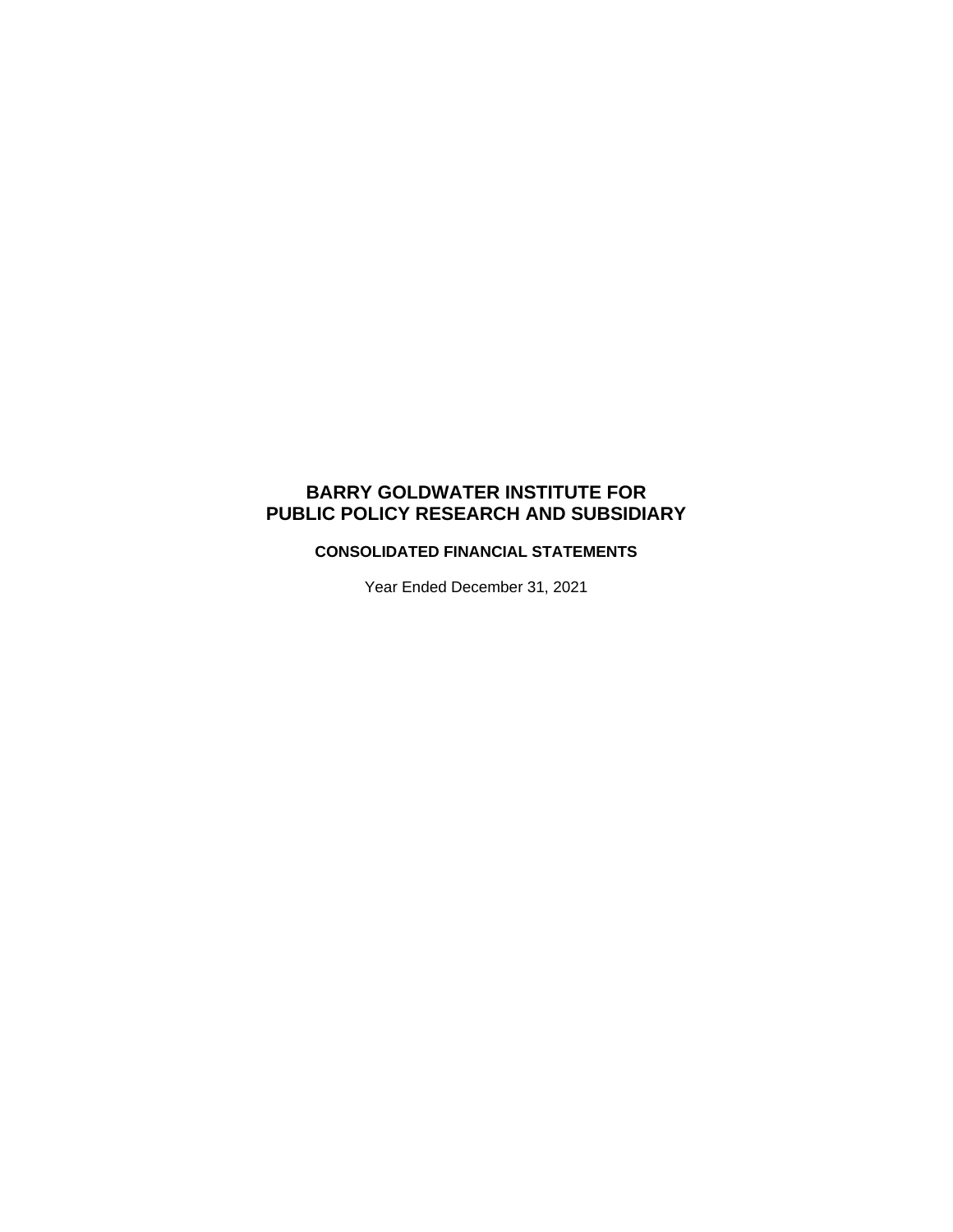### **CONSOLIDATED FINANCIAL STATEMENTS**

Year Ended December 31, 2021

# **CONTENTS**

|                                                                | Page    |
|----------------------------------------------------------------|---------|
| INDEPENDENT AUDITORS' REPORT                                   | $1 - 2$ |
| CONSOLIDATED FINANCIAL STATEMENTS                              |         |
| <b>Consolidated Statement of Financial Position</b>            | 3       |
| Consolidated Statement of Activities and Changes in Net Assets | 4       |
| <b>Consolidated Statement of Functional Expenses</b>           | 5       |
| <b>Consolidated Statement of Cash Flows</b>                    | 6       |
| Notes to Consolidated Financial Statements                     | 7 - 21  |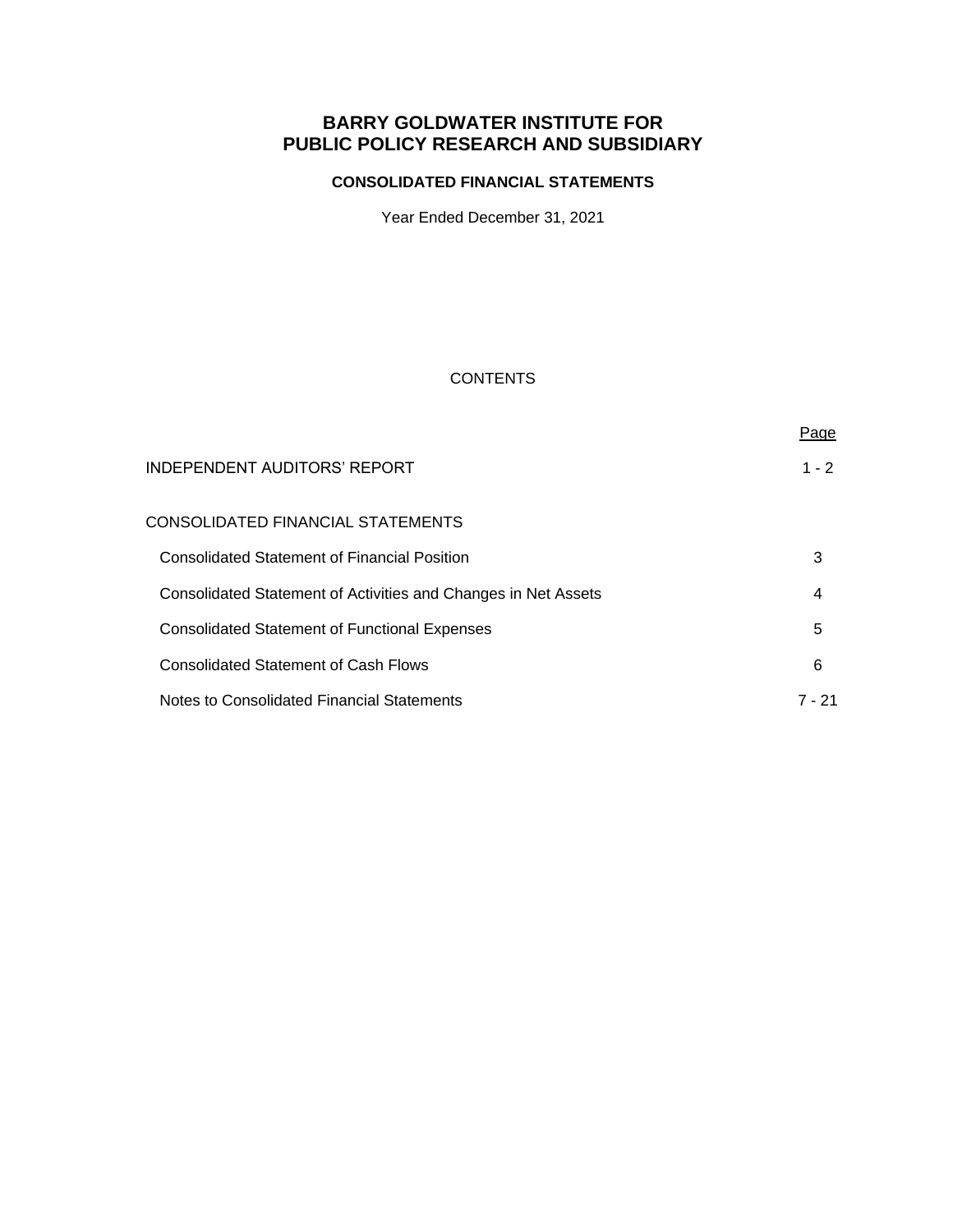

#### INDEPENDENT AUDITORS' REPORT

#### *Opinion*

We have audited the consolidated financial statements of *Barry Goldwater Institute for Public*  **Policy Research and Subsidiary**, (the "Institute"), which comprise the consolidated statement of financial position as of December 31, 2021, and the related consolidated statements of activities and changes in net assets, functional expenses, and cash flows for the year then ended, and the related notes to the consolidated financial statements.

In our opinion, the accompanying consolidated financial statements present fairly, in all material respects, the financial position of the Institute as of December 31, 2021, and the changes in its net assets and its cash flows for the year then ended in accordance with accounting principles generally accepted in the United States of America.

### *Basis for Opinion*

We conducted our audit in accordance with auditing standards generally accepted in the United States of America ("GAAS"). Our responsibilities under those standards are further described in the Auditors' Responsibilities for the Audit of the Consolidated Financial Statements section of our report. We are required to be independent of the Institute and to meet our other ethical responsibilities, in accordance with the relevant ethical requirements relating to our audit. We believe that the audit evidence we have obtained is sufficient and appropriate to provide a basis for our audit opinion.

#### *Responsibilities of Management for the Financial Statements*

Management is responsible for the preparation and fair presentation of the consolidated financial statements in accordance with accounting principles generally accepted in the United States of America and for the design, implementation, and maintenance of internal control relevant to the preparation and fair presentation of consolidated financial statements that are free from material misstatement, whether due to fraud or error.

In preparing the consolidated financial statements, management is required to evaluate whether there are conditions or events, considered in the aggregate, that raise substantial doubt about the Organization's ability to continue as a going concern for one year after the date that the consolidated financial statements are available to be issued.

### *Auditors' Responsibilities for the Audit of the Consolidated Financial Statements*

Our objectives are to obtain reasonable assurance about whether the consolidated financial statements as a whole are free from material misstatement, whether due to fraud or error, and to issue an auditors' report that includes our opinion. Reasonable assurance is a high level of assurance but is not absolute assurance and therefore is not a guarantee that an audit conducted in accordance with GAAS will always detect a material misstatement when it exists. The risk of not detecting a material misstatement resulting from fraud is higher than for one resulting from error, as fraud may involve collusion, forgery, intentional omissions, misrepresentations, or the override of internal control. Misstatements are considered material if there is a substantial likelihood that, individually or in the aggregate, they would influence the judgment made by a reasonable user based on the consolidated financial statements.

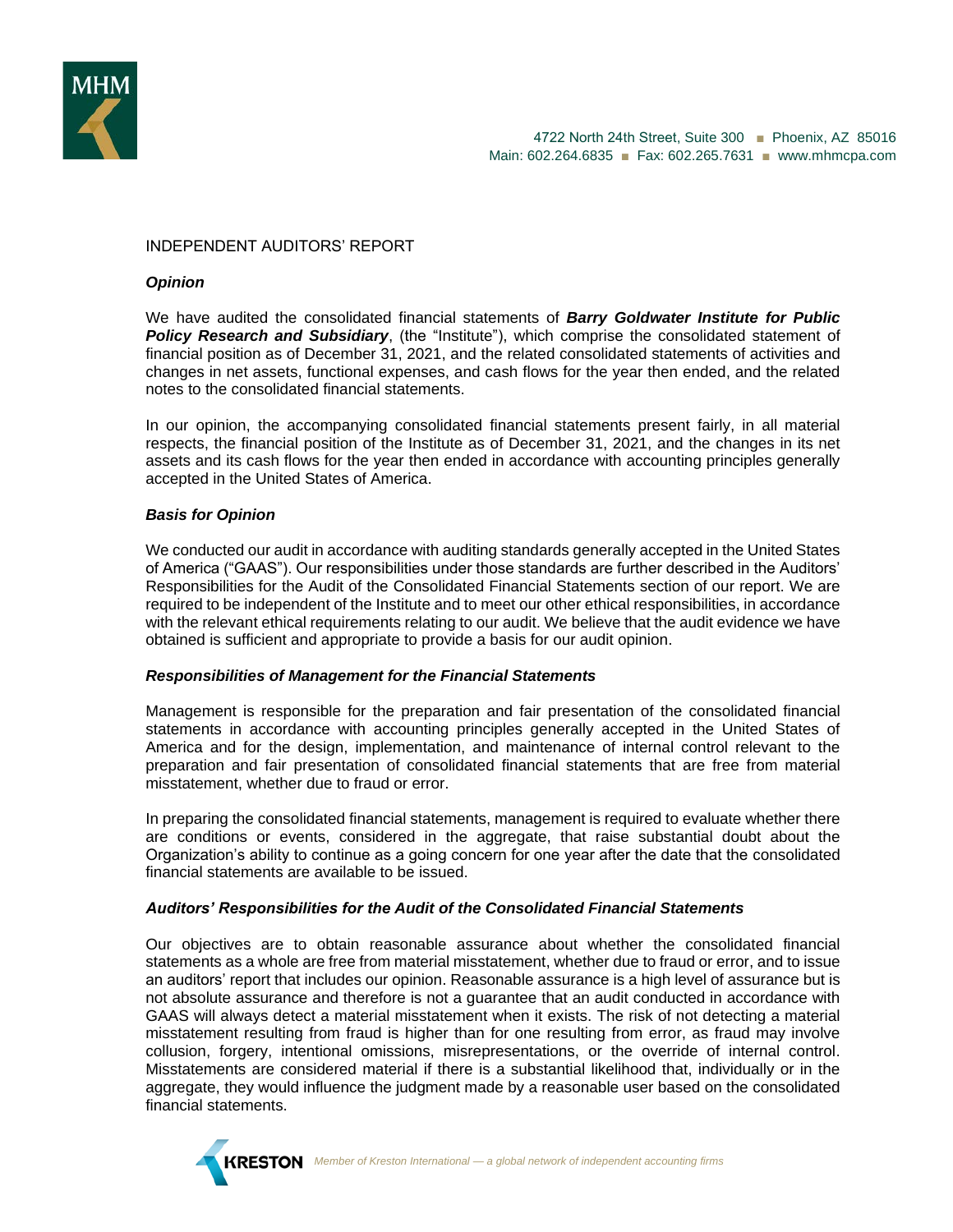In performing an audit in accordance with GAAS, we:

- Exercise professional judgment and maintain professional skepticism throughout the audit.
- Identify and assess the risks of material misstatement of the consolidated financial statements, whether due to fraud or error, and design and perform audit procedures responsive to those risks. Such procedures include examining, on a test basis, evidence regarding the amounts and disclosures in the financial statements.
- Obtain an understanding of internal control relevant to the audit in order to design audit procedures that are appropriate in the circumstances, but not for the purpose of expressing an opinion on the effectiveness of the Institute's internal control. Accordingly, no such opinion is expressed.
- Evaluate the appropriateness of accounting policies used and the reasonableness of significant accounting estimates made by management, as well as evaluate the overall presentation of the consolidated financial statements.
- Conclude whether, in our judgment, there are conditions or events, considered in the aggregate, that raise substantial doubt about the Institute's ability to continue as a going concern for a reasonable period of time.

We are required to communicate with those charged with governance regarding, among other matters, the planned scope and timing of the audit, significant audit findings, and certain internal control related matters that we identified during the audit.

#### *Report on Summarized Comparative Information*

We have previously audited *Barry Goldwater Institute for Public Policy Research and Subsidiary's 2020* consolidated financial statements and we expressed an unmodified audit opinion on those audited financial statements in our report dated May 19, 2021. In our opinion, the summarized comparative information presented herein as of and for the year ended December 31, 2020, is consistent, in all material respects, with the audited consolidated financial statements from which it has been derived.

Mayer Hoffman McCann P.C.

May 25, 2022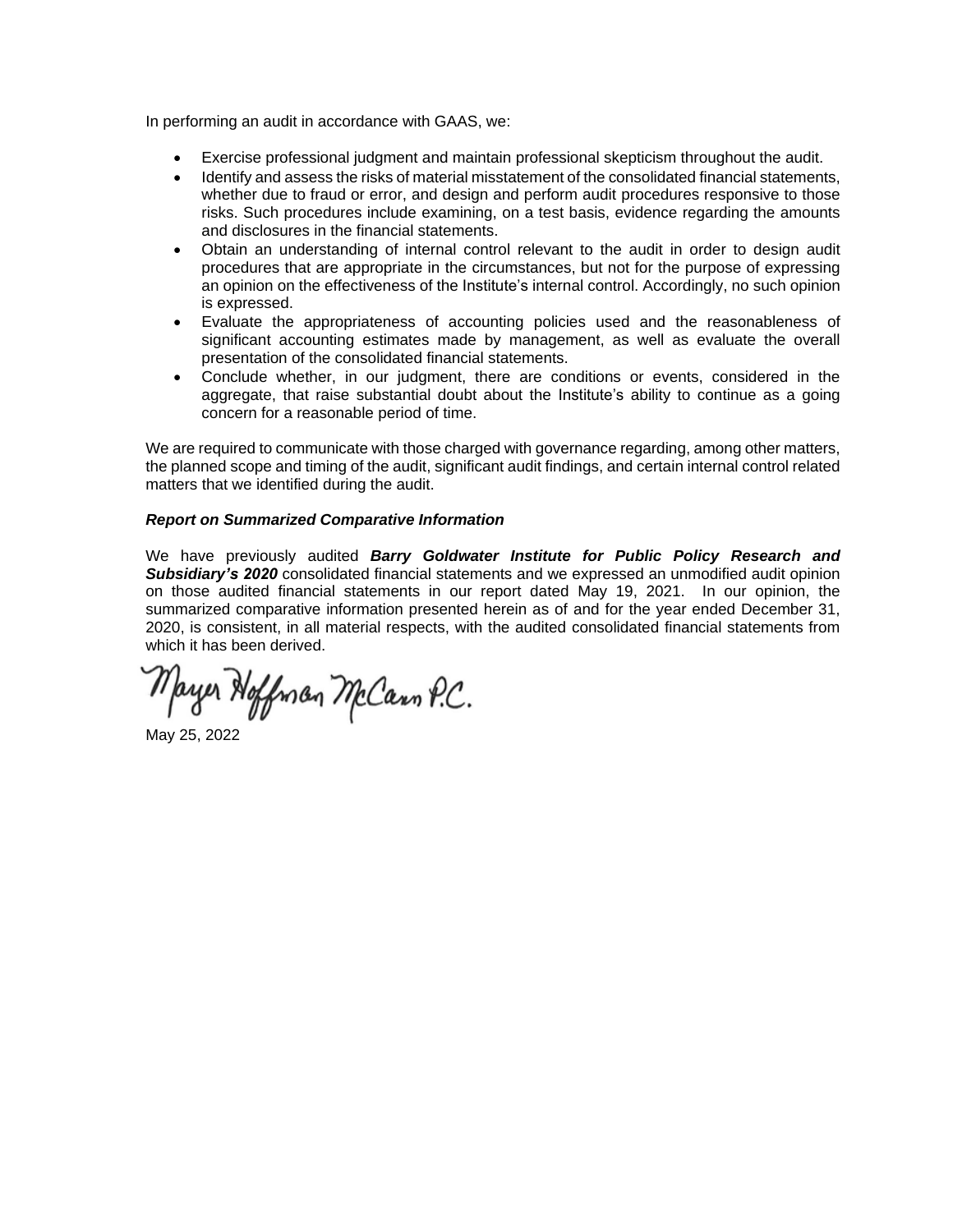#### **CONSOLIDATED STATEMENT OF FINANCIAL POSITION**

December 31, 2021

(with summarized comparative totals as of December 31, 2020)

## **A S S E T S**

|                                                                        | 2021             |     | 2020       |
|------------------------------------------------------------------------|------------------|-----|------------|
| <b>CURRENT ASSETS</b>                                                  |                  |     |            |
| Cash and cash equivalents                                              | \$<br>3.944.479  | \$. | 2,030,041  |
| Pledges receivable, net                                                | 177,295          |     | 958,799    |
| Prepaid expenses and other current assets                              | 65,388           |     | 41,977     |
| Property held for sale                                                 | 169,158          |     | 169,158    |
| <b>TOTAL CURRENT ASSETS</b>                                            | 4,356,320        |     | 3,199,975  |
| PLEDGES RECEIVABLE, less current portion and discount to present value | 90.703           |     | 19,102     |
| <b>INVESTMENTS</b>                                                     | 6,482,324        |     | 5,748,761  |
| PROPERTY AND EQUIPMENT, net                                            | 1,346,040        |     | 1,428,387  |
| <b>TOTAL ASSETS</b>                                                    | \$<br>12,275,387 | S.  | 10,396,225 |

### **LIABILITIES AND NET ASSETS**

| <b>CURRENT LIABILITIES</b>                                                  |                  |     |            |
|-----------------------------------------------------------------------------|------------------|-----|------------|
| Accounts payable                                                            | \$<br>256,556    | \$. | 42,172     |
| Accrued and other current liabilities                                       | 275,806          |     | 429,559    |
| Current portion of split interest agreement                                 | 7,404            |     | 7,404      |
| Current portion of note payable, net of deferred financing costs            | 22,211           |     | 21,395     |
| TOTAL CURRENT LIABILITIES                                                   | 561,977          |     | 500,530    |
| SPLIT INTEREST AGREEMENT, less current portion                              | 28,463           |     | 32,322     |
| NOTE PAYABLE, less current portion and unamortized deferred financing costs | 527,810          |     | 549,112    |
| TOTAL LIABILITIES                                                           | 1,118,250        |     | 1,081,964  |
| <b>NET ASSETS</b>                                                           |                  |     |            |
| Without donor restrictions                                                  | 8,719,874        |     | 6,631,297  |
| With donor restrictions                                                     | 2,437,263        |     | 2,682,964  |
| TOTAL NET ASSETS                                                            | 11,157,137       |     | 9,314,261  |
| TOTAL LIABILITIES AND NET ASSETS                                            | \$<br>12,275,387 | S.  | 10,396,225 |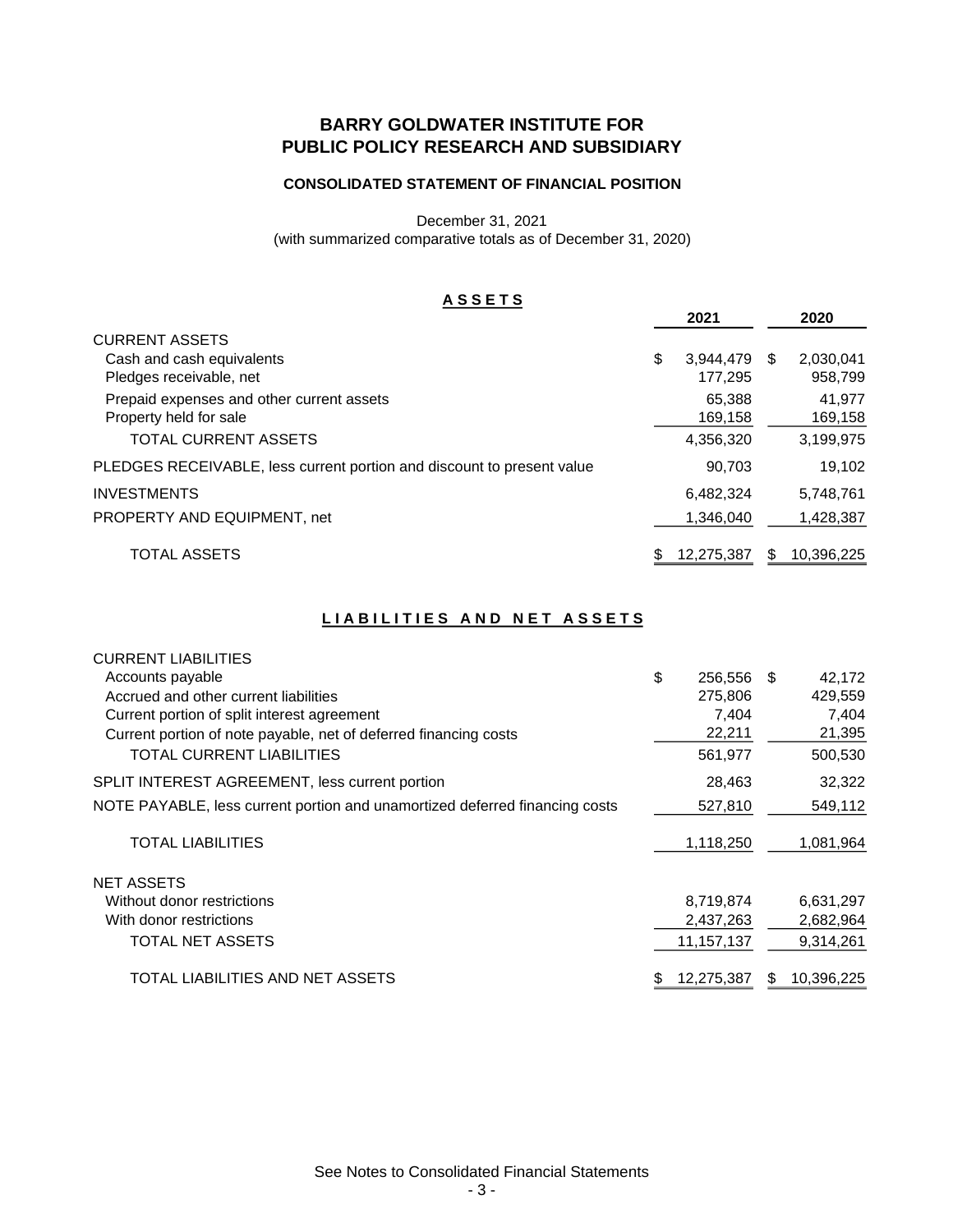#### **CONSOLIDATED STATEMENT OF ACTIVITIES AND CHANGES IN NET ASSETS**

(with summarized comparative totals for the year ended December 31, 2020) Year Ended December 31, 2021

|                                       | <b>Without Donor</b> | <b>With Donor</b>   |                    | <b>Totals</b>   |
|---------------------------------------|----------------------|---------------------|--------------------|-----------------|
|                                       | <b>Restrictions</b>  | <b>Restrictions</b> | 2021               | 2020            |
| SUPPORT AND REVENUES                  |                      |                     |                    |                 |
| Contributions                         | 3,484,651            | 76,295              | 3,560,946          | 4,188,264<br>\$ |
| Foundation contributions and grants   | 1,131,601            | 783,745             | 1,915,346          | 1,670,250       |
| In-kind contributions                 | 959,314              |                     | 959,314            | 691,128         |
| Interest and dividends, net           | 34,169               | 23,598              | 57,767             | 44,478          |
| Realized and unrealized gains         | 89,271               | 227,756             | 317,027            | 104,529         |
| Other income                          | 282,161              |                     | 282,161            | 143,575         |
| Total support and revenues before     |                      |                     |                    |                 |
| special events and net assets         |                      |                     |                    |                 |
| released from restrictions            | 5,981,167            | 1,111,394           | 7,092,561          | 6,842,224       |
| Special events:                       |                      |                     |                    |                 |
| Special events revenues               | 438,424              |                     | 438,424            | 94,065          |
| Less costs of direct donor benefits   | (81, 236)            |                     | (81, 236)          | (3,735)         |
| Gross profit on special events        | 357,188              |                     | 357,188            | 90,330          |
| Net assets released from restrictions | 1,357,095            | (1, 357, 095)       |                    |                 |
| TOTAL SUPPORT AND REVENUES            | 7,695,450            | (245, 701)          | 7,449,749          | 6,932,554       |
| <b>EXPENSES:</b>                      |                      |                     |                    |                 |
| Programs:                             |                      |                     |                    |                 |
| Litigation                            | 2,619,546            |                     | 2,619,546          | 1,965,767       |
| Legislation                           | 1,248,969            |                     | 1,248,969          | 1,262,394       |
| Communcations                         | 772,039              |                     | 772,039            | 664,557         |
| Total programs                        | 4,640,554            |                     | 4,640,554          | 3,892,718       |
| Fundraising                           | 524,376              |                     | 524,376            | 424,508         |
| Management and general                | 441,943              |                     | 441,943            | 395,043         |
| <b>TOTAL EXPENSES</b>                 | 5,606,873            |                     | 5,606,873          | 4,712,269       |
| CHANGE IN NET ASSETS                  | 2,088,577            | (245, 701)          | 1,842,876          | 2,220,285       |
| NET ASSETS, BEGINNING OF YEAR         | 6,631,297            | 2,682,964           | 9,314,261          | 7,093,976       |
| NET ASSETS, END OF YEAR               | \$<br>8,719,874      | \$<br>2,437,263     | 11, 157, 137<br>\$ | 9,314,261<br>\$ |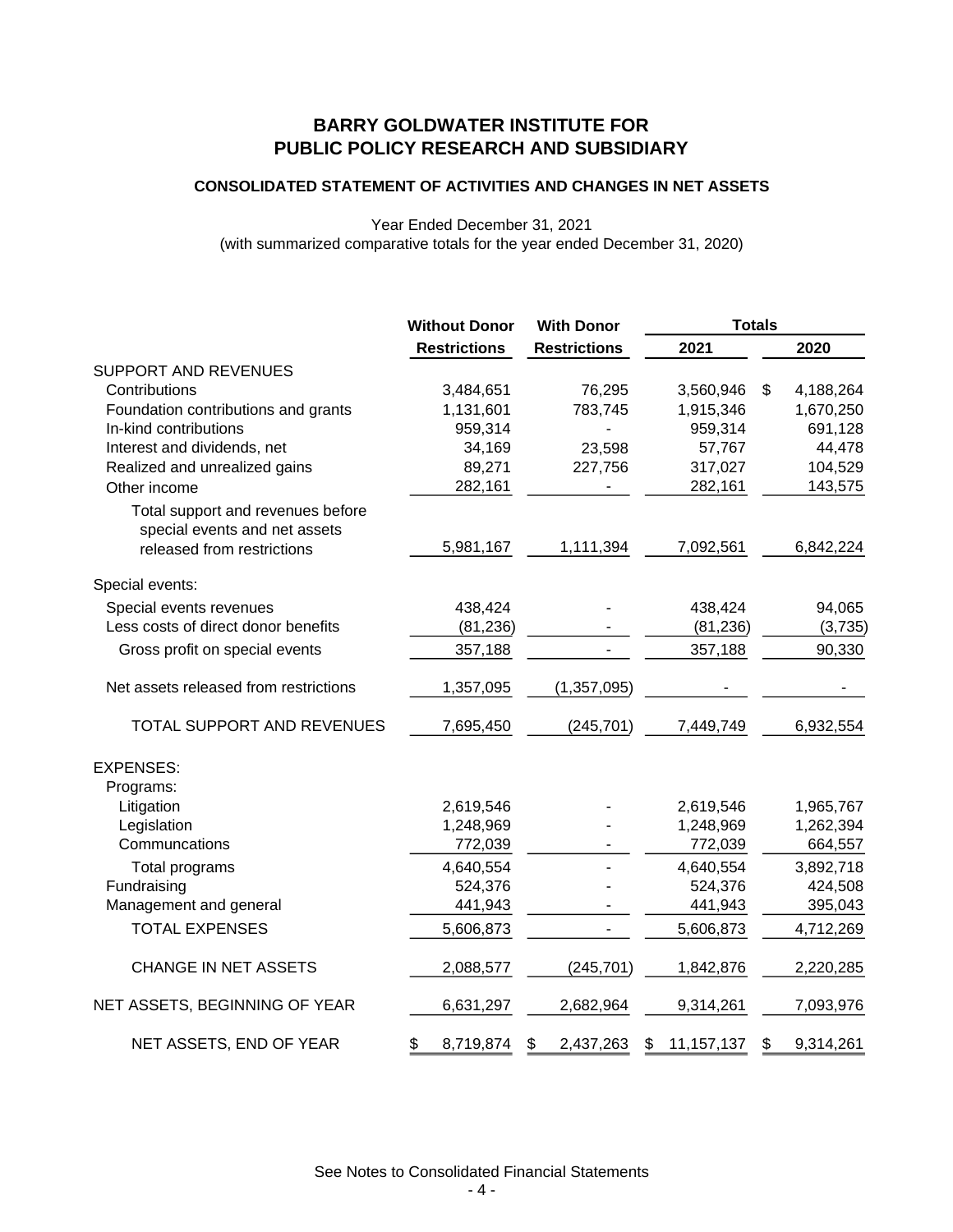#### **CONSOLIDATED STATEMENT OF FUNCTIONAL EXPENSES**

(with summarized comparative totals for the year ended December 31, 2020) Year Ended December 31, 2021

|                                     | Programs         |    |             |                       | <b>Support Services</b> |      |                    |      | <b>Totals</b>                    |     |           |      |           |
|-------------------------------------|------------------|----|-------------|-----------------------|-------------------------|------|--------------------|------|----------------------------------|-----|-----------|------|-----------|
|                                     | Litigation       |    | Legislation | <b>Communications</b> | <b>Total Programs</b>   |      | <b>Fundraising</b> |      | <b>Management</b><br>and General |     | 2021      |      | 2020      |
| Wages and salaries                  | \$<br>882,012 \$ |    | 807,379     | \$<br>413,187         | \$<br>2,102,578         | - \$ | 196,343            | - \$ | 162,397                          | -\$ | 2,461,318 | - \$ | 2,581,171 |
| In-kind legal and research expense  | 943,924          |    |             |                       | 943,924                 |      |                    |      |                                  |     | 943,924   |      | 670,068   |
| Contract labor                      |                  |    | 173,405     | 86,636                | 260,041                 |      | 88,018             |      | 103,914                          |     | 451,973   |      | 216,788   |
| <b>Employee benefits</b>            | 72,714           |    | 69,339      | 27,751                | 169,804                 |      | 17,863             |      | 15,835                           |     | 203,502   |      | 218,285   |
| Direct mail and postage             | 4,477            |    | 3,874       | 114,737               | 123,088                 |      | 9,570              |      | 532                              |     | 133,190   |      | 129,416   |
| Payroll taxes                       | 61,708           |    | 56,489      | 28,916                | 147,113                 |      | 13,726             |      | 11,385                           |     | 172,224   |      | 182,788   |
| Depreciation and amortization       | 37,317           |    | 32,287      | 13,045                | 82,649                  |      | 8,763              |      | 4,435                            |     | 95,847    |      | 112,646   |
| Travel                              | 10,166           |    | 30,748      | 13,035                | 53,949                  |      | 17,801             |      | 332                              |     | 72,082    |      | 30,713    |
| Gala fundraising event              |                  |    |             |                       |                         |      | 102,729            |      |                                  |     | 102,729   |      | 62,205    |
| <b>Building expense</b>             | 36,925           |    | 31,948      | 12,908                | 81,781                  |      | 8,671              |      | 4,388                            |     | 94,840    |      | 84,689    |
| Dues and subscriptions              | 5,265            |    | 14,853      | 20,919                | 41,037                  |      | 19,106             |      | 11,451                           |     | 71,594    |      | 69,830    |
| Technology                          | 8,131            |    | 7,035       | 2,842                 | 18,008                  |      | 1,909              |      | 966                              |     | 20,883    |      | 10,922    |
| Litigation fees and attorney's fees | 526,113          |    |             |                       | 526,113                 |      |                    |      |                                  |     | 526,113   |      | 79,213    |
| Event                               | 1,777            |    | 100         |                       | 1,877                   |      | 2,009              |      | 57                               |     | 3,943     |      | 21,031    |
| Direct donor benefits               |                  |    |             |                       |                         |      | 81,236             |      |                                  |     | 81,236    |      | 3,735     |
| Advertising and public relations    |                  |    |             | 29,604                | 29,604                  |      |                    |      | 2,803                            |     | 32,407    |      | 20,588    |
| Printing and research publications  |                  |    | 27          |                       | 27                      |      | 1,401              |      |                                  |     | 1,428     |      | 26,561    |
| Insurance                           | 7,376            |    |             |                       | 7,376                   |      |                    |      | 31,043                           |     | 38,419    |      | 37,208    |
| Audit and financial services        |                  |    |             |                       |                         |      |                    |      | 40,403                           |     | 40,403    |      | 27,700    |
| Book and marketing expense          |                  |    |             |                       |                         |      | 3,392              |      |                                  |     | 3,392     |      | 4,546     |
| Telephone                           | 11,103           |    | 9,607       | 3,881                 | 24,591                  |      | 2,607              |      | 1,320                            |     | 28,518    |      | 28,106    |
| Interest expense                    |                  |    |             |                       |                         |      |                    |      | 22,217                           |     | 22,217    |      | 23,375    |
| Bank and credit card fees           | 55               |    | 6           |                       | 61                      |      | 20,970             |      | 3,630                            |     | 24,661    |      | 17,612    |
| <b>Business meals</b>               | 2,319            |    | 3,926       | 503                   | 6,748                   |      | 3,192              |      | 621                              |     | 10,561    |      | 8,467     |
| Supplies                            | 5,378            |    | 4,653       | 1,880                 | 11,911                  |      | 1,263              |      | 639                              |     | 13,813    |      | 7,889     |
| Seminars and meetings               | 2,401            |    | 3,293       |                       | 5,694                   |      | 500                |      | 1,704                            |     | 7,898     |      | 3,849     |
| Website development expense         |                  |    |             | 2,195                 | 2,195                   |      |                    |      |                                  |     | 2,195     |      | 3,129     |
| Payroll and plan maintenance fees   |                  |    |             |                       |                         |      |                    |      | 9,242                            |     | 9,242     |      | 11,143    |
| Licenses/fees                       | 385              |    |             |                       | 385                     |      | 4,543              |      | 350                              |     | 5,278     |      | 7,000     |
| Legal                               |                  |    |             |                       | $\sim$                  |      |                    |      | 12,279                           |     | 12,279    |      | 15,331    |
| <b>TOTAL EXPENSES</b>               | \$<br>2,619,546  | \$ | 1,248,969   | \$<br>772,039         | \$<br>4,640,554         | S    | 605,612            | \$   | 441,943                          |     | 5,688,109 | S    | 4,716,004 |

See Notes to Consolidated Financial Statements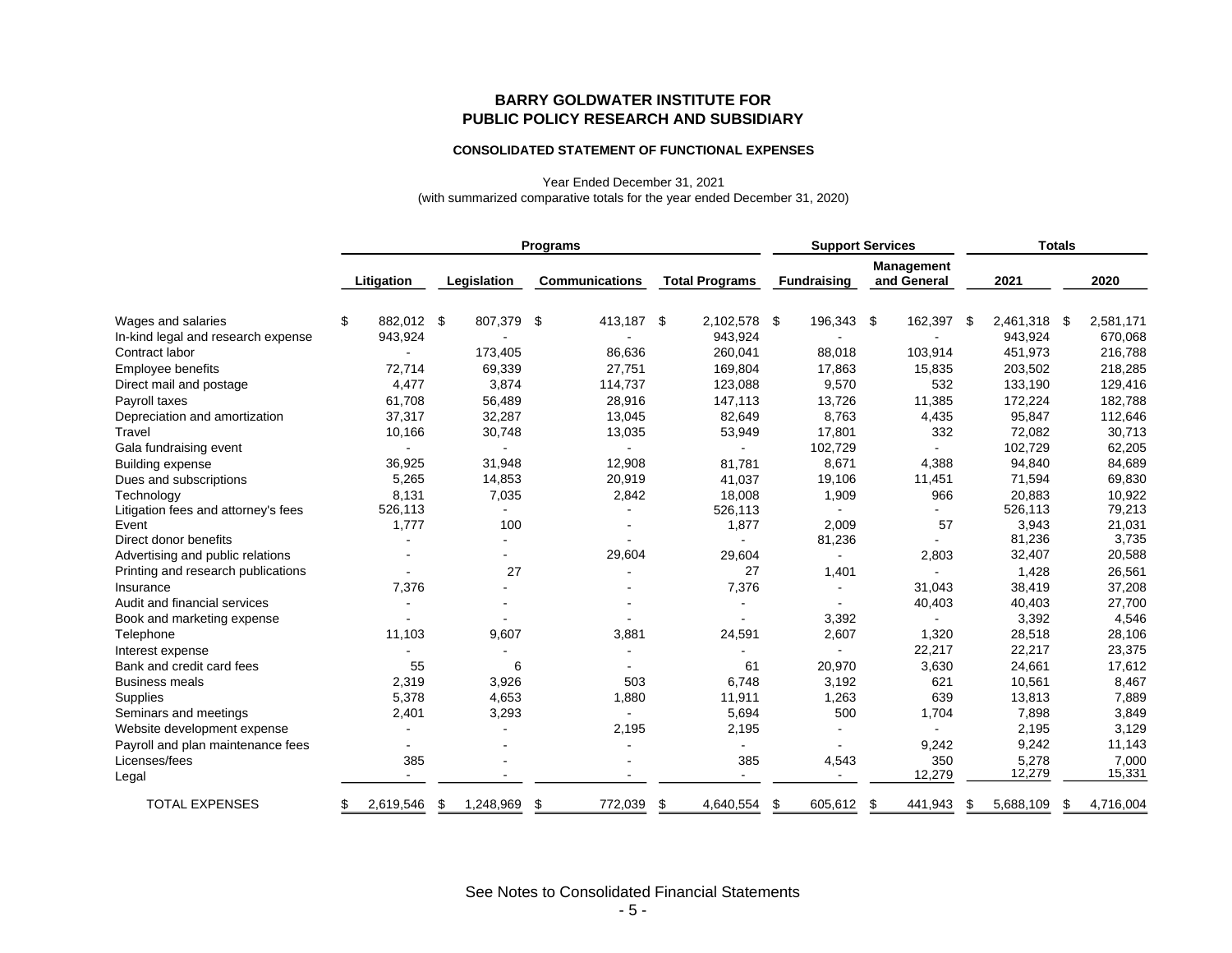### **CONSOLIDATED STATEMENT OF CASH FLOWS**

Year Ended December 31, 2021

(with summarized comparative totals for the year ended December 31, 2020)

|                                                                    |               | 2021       | 2020            |
|--------------------------------------------------------------------|---------------|------------|-----------------|
| CASH FLOWS FROM OPERATING ACTIVITIES                               |               |            |                 |
| Change in net assets                                               | \$            | 1,842,876  | \$<br>2,220,285 |
| Adjustments to reconcile change in net assets to net cash          |               |            |                 |
| provided by operating activities:<br>Depreciation and amortization |               | 95,847     | 112,646         |
| Donated securities                                                 |               | (388, 452) |                 |
| Change in discount on long-term pledges                            |               | (3, 399)   | 22,805          |
| Amortization of deferred financing costs                           |               | 911        | 910             |
| Realized and unrealized gains on investments                       |               | (317, 027) | (104, 529)      |
| Changes in operating assets and liabilities:                       |               |            |                 |
| Decrease (increase) in:                                            |               |            |                 |
| Pledges receivable                                                 |               | 713,302    | (528, 476)      |
| Prepaid expenses and other current assets                          |               | (23, 411)  | 33,645          |
| Increase (decrease) in:                                            |               |            |                 |
| Accounts payable                                                   |               | 214,384    | (58, 194)       |
| Accrued and other current liabilities                              |               | (153, 753) | 65,708          |
| Agency liability payable                                           |               |            | (1, 130, 000)   |
| Split interest agreement, net                                      |               | (3,859)    | (120)           |
| Net cash provided by operating activities                          |               | 1,977,419  | 634,680         |
| CASH FLOWS FROM INVESTING ACTIVITIES                               |               |            |                 |
| Purchases of property and equipment                                |               | (13,500)   |                 |
| Proceeds from sale of investments                                  |               | 491,682    | 981,809         |
| Purchases of investments                                           |               | (519, 766) | (2,785,856)     |
| Net cash used in investing activities                              |               | (41, 584)  | (1,804,047)     |
| CASH FLOWS FROM FINANCING ACTIVITIES                               |               |            |                 |
| Payments on note payable                                           |               | (21, 397)  | (20, 548)       |
| Proceeds from PPP loan                                             |               |            | 447,177         |
| Payments on PPP loan                                               |               |            | (447, 177)      |
| Net cash used in financing activities                              |               | (21, 397)  | (20, 548)       |
| NET CHANGE IN CASH AND CASH EQUIVALENTS                            |               | 1,914,438  | (1, 189, 915)   |
| CASH AND CASH EQUIVALENTS, BEGINNING OF YEAR                       |               | 2,030,041  | 3,219,956       |
| CASH AND CASH EQUIVALENTS, END OF YEAR                             | \$            | 3,944,479  | \$<br>2,030,041 |
| SUPPLEMENTAL DISCLOSURE OF CASH FLOWS INFORMATION                  |               |            |                 |
| Cash paid for interest                                             | $\frac{1}{2}$ | 16,898     | \$<br>26,156    |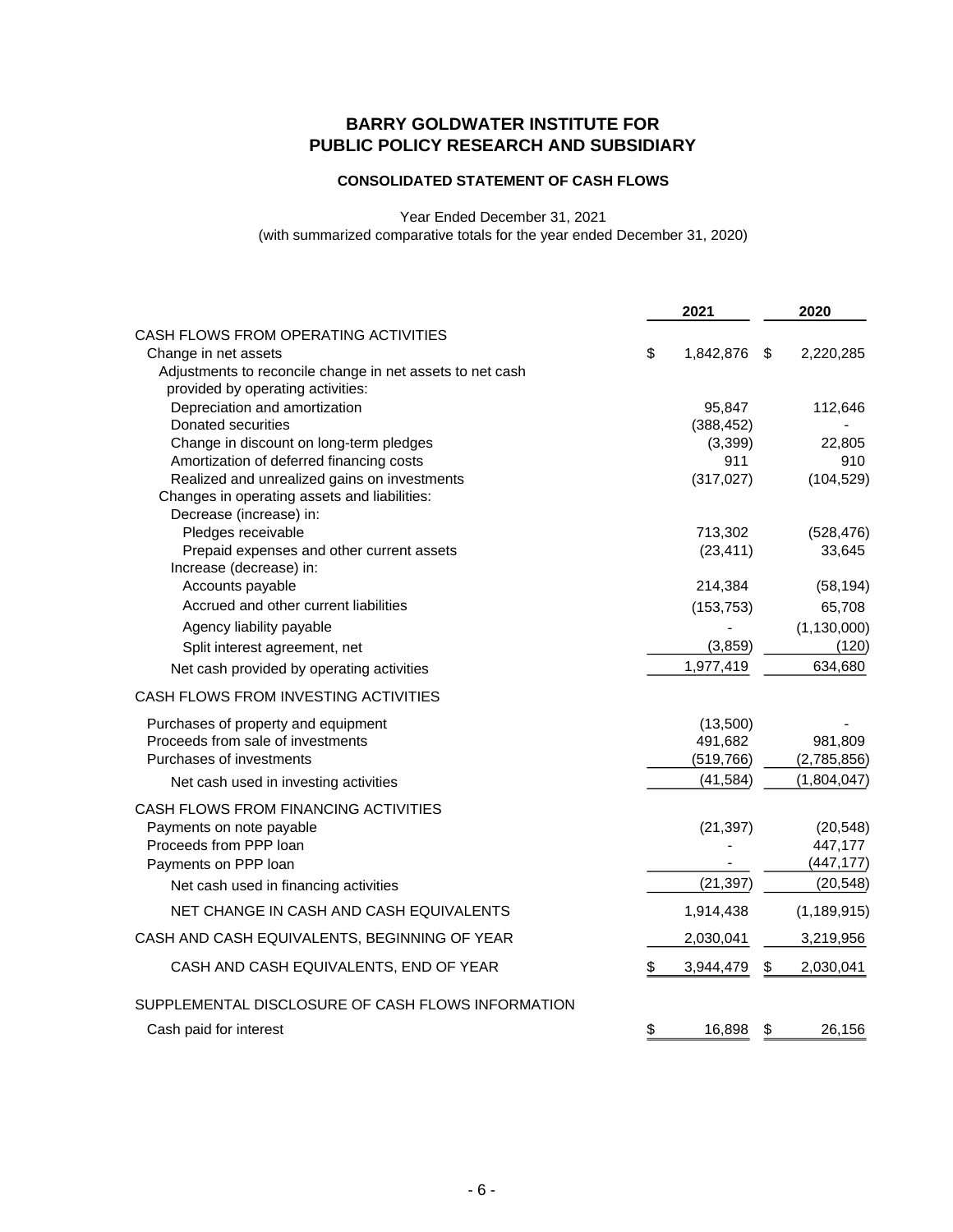#### **NOTES TO CONSOLIDATED FINANCIAL STATEMENTS**

Year Ended December 31, 2021 (with summarized comparative totals for the year ended December 31, 2020)

#### **(1) Institute operations and summary of significant accounting policies**

*Barry Goldwater Institute for Public Policy Research* ("the Institute") was established in 1988 as an independent, non-partisan research and educational organization dedicated to the study of public policy. Through research, investigations, strategic litigation, testimony, advocacy, and education, the Institute's mission is to advance public policy and a rule of law under which individuals can shape their own destinies as free men and women. The Institute helps citizens understand and adopt policies that sustain and restore economic liberty, educational freedom, personal responsibility, and constitutional limits on government power consistent with the founding principles of our constitutional republic. When government oversteps its proper bounds the Institute uses public interest litigation to enforce individual rights and constraints on government power guaranteed by our State and Federal constitutions. The Institute neither seeks nor accepts government funding and relies wholly on contributions from the private sector to fund its activities.

In February 2001 the Institute's Board of Directors formed *Goldwater Institute Holding Company, LLC* ("Holding Company"), with the Institute as the sole member. The Holding Company was formed to hold and manage the Institute's real property. The Institute transferred its real property to the Holding Company in 2002.

The significant accounting policies followed by the Institute and its subsidiary, the Holding Company, collectively referred to in these consolidated financial statements as the "Institute," are summarized below:

**Basis of presentation** – The accompanying consolidated financial statements are presented in accordance with Financial Accounting Standards Board ("FASB") Accounting Standards Codification ("ASC") 958-205, Not-for-Profit Entities – Presentation of Financial Statements. Under ASC 958-205, the Institute is required to report information regarding their financial position and activities according to two classes of net assets: net assets without donor restrictions and net assets with donor restrictions.

The Institute maintains its accounts on the accrual basis of accounting. Net assets and revenues, expenses, gains, and losses are classified based on the existence or absence of donor-imposed restrictions. Accordingly, net assets and changes therein are classified as follows:

### Net assets without donor restrictions

Net assets that are not subject to donor-imposed restrictions and may be expended for any purpose in performing the primary objectives of the Institute. These net assets may be used at the discretion of the Institute's management and the board of directors.

#### Net assets with donor restrictions

Net assets subject to stipulations imposed by donors and grantors. Some donor restrictions are temporary in nature; those restrictions will be met by actions of the Institute or by the passage of time. Other donor restrictions are perpetual in nature, whereby the donor has stipulated the funds be maintained in perpetuity.

Donor restricted contributions are reported as increases in net assets with donor restrictions. When a restriction expires, net assets are reclassified from net assets with donor restrictions to net assets without donor restrictions in the consolidated statement of activities and changes in net assets.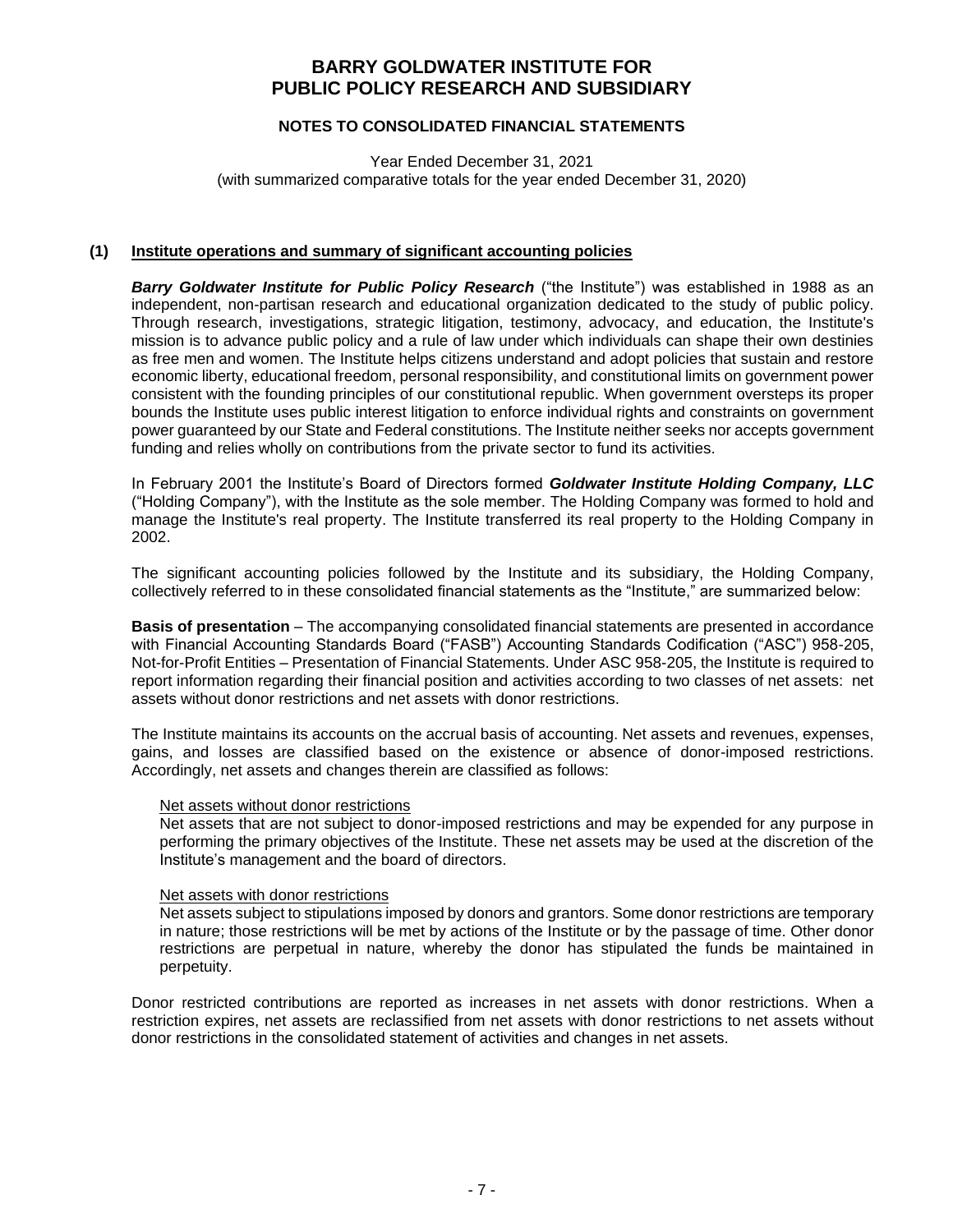### **NOTES TO CONSOLIDATED FINANCIAL STATEMENTS**

Year Ended December 31, 2021 (with summarized comparative totals for the year ended December 31, 2020)

#### **(1) Institute operations and summary of significant accounting policies (continued)**

**Prior year summarized information** – The consolidated financial statements include certain prior year summarized comparative information in total but not by net asset class. Such information does not include sufficient detail to constitute a presentation in conformity with accounting principles generally accepted in the United States of America. Accordingly, such information should be read in conjunction with the Institute's audited consolidated financial statements for the year ended December 31, 2020, from which the summarized information was derived.

**Principles of consolidation** – The accompanying consolidated financial statements include the accounts of the Institute and its subsidiary, *Goldwater Institute Holding Company, LLC*. All significant intercompany transactions and accounts have been eliminated in consolidation.

**Management's use of estimates** – The preparation of consolidated financial statements in conformity with accounting principles generally accepted in the United States of America requires management to make estimates and assumptions that affect the reported amounts of assets and liabilities and disclosure of contingent assets and liabilities at the date of the consolidated financial statements, and the reported amounts of revenues and expenses during the reporting period. Actual results could differ from those estimates.

**Contributions and grants** –The Institute evaluates grants and contributions for evidence of the transfer of commensurate value from the Institute to the grantor or resource provider. The transfer of commensurate value from the Institute to the grantor or resource provider may include instances when a) the goods or services provided by the Institute directly benefit the grantor or resource provider or are for the sole use of the grantor or resource provider, or b) the grantor or resource provider obtains proprietary rights or other privileges from the goods or services provided by the Institute. When such factors exist, the Institute accounts for the grants or contributions as exchange transactions under ASC 606, *Revenue from Contracts with Customers*, or other appropriate guidance. In the absence of these factors, the Institute accounts for the award under the contribution accounting model.

In the absence of the transfer of commensurate value from the Institute to the resource provider, the Institute evaluates the contribution for criteria indicating the existence of measurable barriers to entitlement for the Institute or the right of return to the resource provider. A barrier to entitlement is subject to judgment and generally represents an unambiguous threshold for entitlement that provides clarity to both the Institute and resource provider whether the threshold has been met and when. These factors may include measurable performance thresholds or limited discretion on the part of the Institute to use the funds. Should the existence of a measurable barrier to entitlement exist and be accompanied by a right of return of the funds to the resource provider or a release of the resource provider from the obligation, the contribution is treated as a conditional contribution. If both the barrier to entitlement and right of return do not exist, the contribution is unconditional.

The Institute recognizes amounts received from unconditional contributions at the time the Institute receives notification of the award. Contributions that include conditions imposed by the grantor or resource provider are recognized when those conditions are met by the Institute.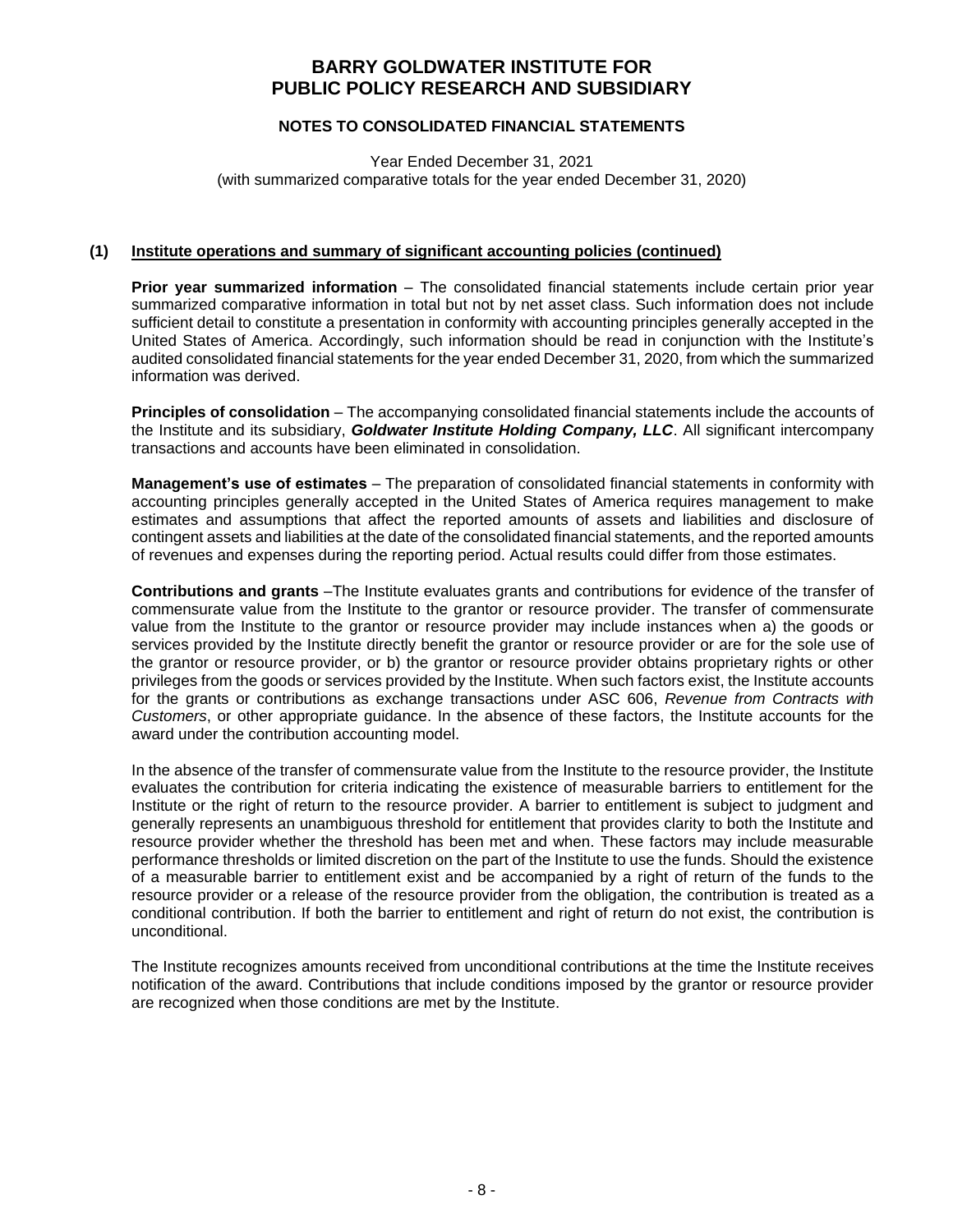### **NOTES TO CONSOLIDATED FINANCIAL STATEMENTS**

Year Ended December 31, 2021 (with summarized comparative totals for the year ended December 31, 2020)

#### **(1) Institute operations and summary of significant accounting policies (continued)**

The Institute accounts for unconditional contributions in accordance with FASB ASC 958-605*, Not-for-Profit Entities – Revenue Recognition*. Contributions received are recorded as contributions without donor restrictions or contributions with donor restrictions depending on the existence and/or nature of any donor restrictions. All donor-restricted support is reported as an increase in net assets with donor restrictions. When a restriction expires (that is, when a stipulated time restriction ends or purpose restriction is accomplished), net assets with donor restrictions are reclassified to net assets without donor restrictions and reported in the consolidated statement of activities and changes in net assets as net assets released from restrictions. Restricted contributions, where restrictions are fulfilled in the same period in which the contribution is received, are shown as additions to net assets without donor restrictions.

**Special events revenue** – The Institute conducts special events in which a portion of the gross proceeds paid by the participant represents payment for the direct cost of the benefits received by the participant at the event. Unless a verifiable, objective means exists to demonstrate otherwise, the fair value of meals and entertainment provided at special events is measured at the actual cost to the Institute. The direct costs of the special events which ultimately benefit the donor rather than the Institute are recorded as costs of direct donor benefits. All proceeds received in excess of the direct costs are recorded as gross profit on special events in the accompanying consolidated statement of activities and changes in net assets. As of December 31, 2021 and 2020, the Institute had not received proceeds for events scheduled to occur in the following fiscal year.

**Donated materials and services** – Donated materials are reflected as contributions in the consolidated statement of activities and changes in net assets at their estimated fair values at the date of receipt. Donated services are recognized as contributions in accordance with FASB ASC 958-605 if the services (a) create or enhance nonfinancial assets or (b) require specialized skills, are performed by people with those skills, and would otherwise be purchased. When these conditions are met, the fair value of the donated services is reflected as contributions in the consolidated statement of activities and changes in net assets. No amounts have been reflected in the accompanying consolidated financial statements for certain donated volunteer services because they did not qualify for recording under the guidelines of FASB ASC 958-605.

The Institute is dependent on donated services from various attorneys. The Institute received the following donated materials and services during the years ended December 31:

|                                                  | 2021       | 2020    |
|--------------------------------------------------|------------|---------|
| Donated legal and research services for programs | 943.924 \$ | 670.068 |
| Other donated materials and services             | 15.390     | 21,060  |
| Total donated materials and services             | 959.314    | 691.128 |

**Cash and cash equivalents** – Cash consists of cash and, at times, cash equivalents consisting of highly liquid financial instruments purchased with original maturities of three months or less. Deposits at each financial institution are insured in limited amounts by the Federal Deposit Insurance Corporation ("FDIC").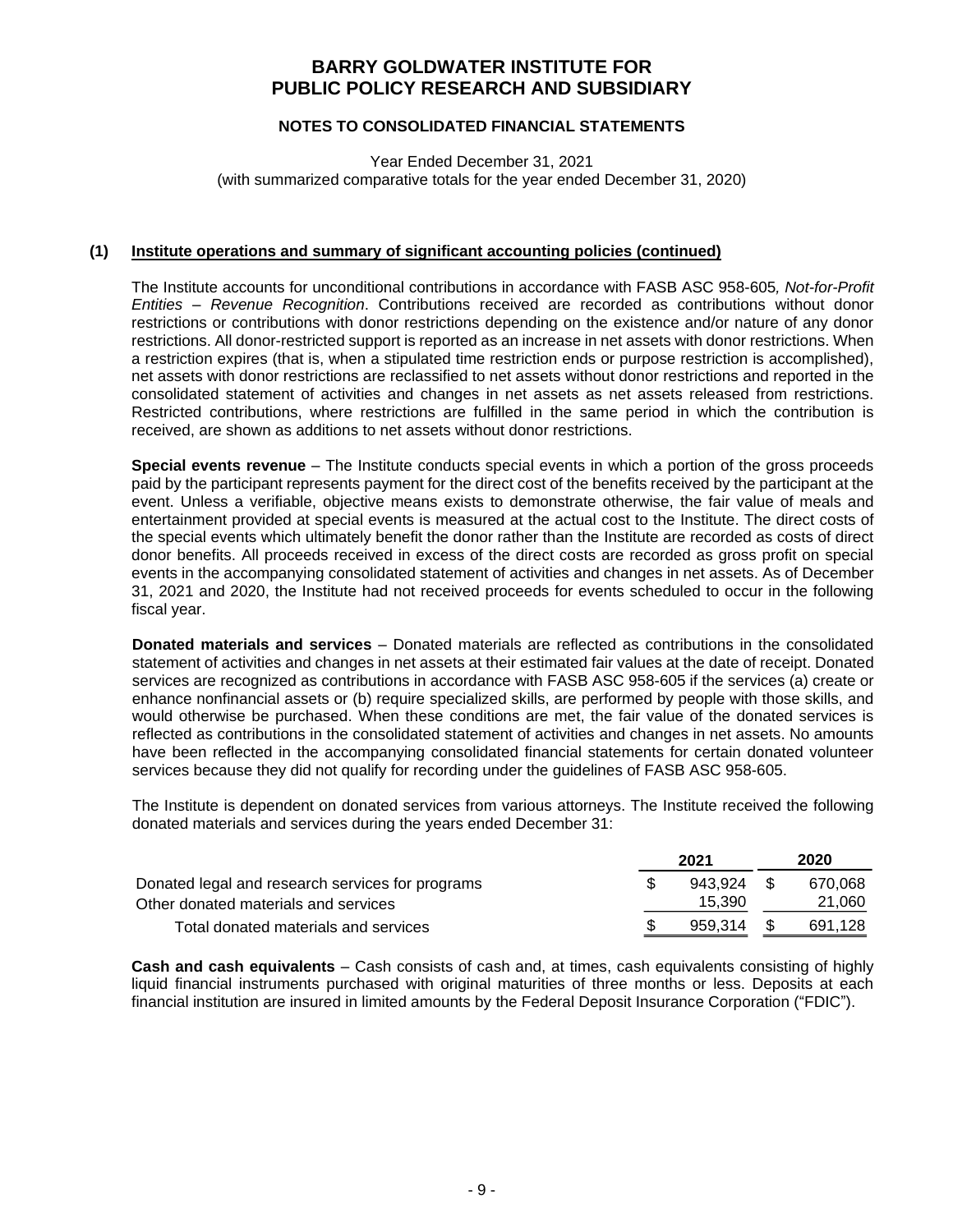### **NOTES TO CONSOLIDATED FINANCIAL STATEMENTS**

Year Ended December 31, 2021 (with summarized comparative totals for the year ended December 31, 2020)

#### **(1) Institute operations and summary of significant accounting policies (continued)**

**Promises to give** – Unconditional promises to give (pledges) that are to be collected within one year are recorded at net realizable value. Unconditional promises to give that are expected to be collected in future years are initially recorded at the fair value of their estimated future cash flows as of the date of the promise to give through the use of a present value discount technique. In periods subsequent to initial recognition, unconditional promises to give are reported at the amount management expects to collect and are discounted over the collection period using the same discount rate as determined at the time of initial recognition. The discount rate determined at the initial recognition of the unconditional promise to give is based upon management's assessment of many factors, including when the receivable is expected to be collected, the creditworthiness of the other parties, the Institute's past collection experience and its policies concerning the enforcement of promises to give, expectations about possible variations in the amount or timing, or both, of the cash flows, and other factors concerning the receivable's collectability. Amortization of the discounts is included in support from contributions. Conditional promises to give are recognized when the conditions on which they depend are substantially met.

Pledges receivable are stated at the amount management expects to collect. Management provides for uncollectible amounts through a charge to earnings and a credit to a valuation allowance. Balances that are still outstanding after management has used reasonable collection efforts are written off through a charge to the valuation allowance and a credit to pledges receivable. At December 31, 2021 and 2020, pledges receivable are considered by management to be fully collectible, and, accordingly an allowance for uncollectible pledges is not considered necessary.

**Investments** – The Institute carries investments in marketable equity securities with readily determinable fair values at their fair values based on quoted prices in active markets (all Level 1 measurements) in the consolidated statement of financial position in accordance with FASB ASC 958-321, *Not-for-Profit Entities – Investments – Equity Securities.*

As of December 31, 2021 and 2020, the Institute holds investments in equity instruments without readily determinable fair values consisting of investments in non-traded real estate investment trusts ("REITs") which are further described in Note 3. Additionally, the Institute invests in certain investments that qualify for the use of Net Asset Value ("NAV") as a practical expedient for fair value as permitted under FASB ASC 820, *Fair Value Measurement*.

The Institute adjusts the carrying value of non-marketable equity securities that do not qualify for the NAV practical expedient up or down for observable price changes in orderly transactions for identical or similar investments of the same issuer and for impairment, if any (referred to as the measurement alternative). All gains and losses on non-marketable equity securities, realized and unrealized, are recognized in the consolidated statement of activities and changes in net assets. As of December 31, 2021 and 2020, the carrying value of the Institute's investments in non-marketable equity securities valued using the measurement alternative was approximately \$90,000 and \$91,000, respectively.

Investments are exposed to various risks such as interest rate, market and credit risks. Due to the level of risk associated with certain investment securities, it is at least reasonably possible that changes in risks in the near term would materially affect account balances and the amounts reported in the accompanying consolidated financial statements.

The Institute classifies its investment holdings as long-term assets in the consolidated statement of financial position based on management's intent and the expectation that the investments will provide long-term benefit to the Institute.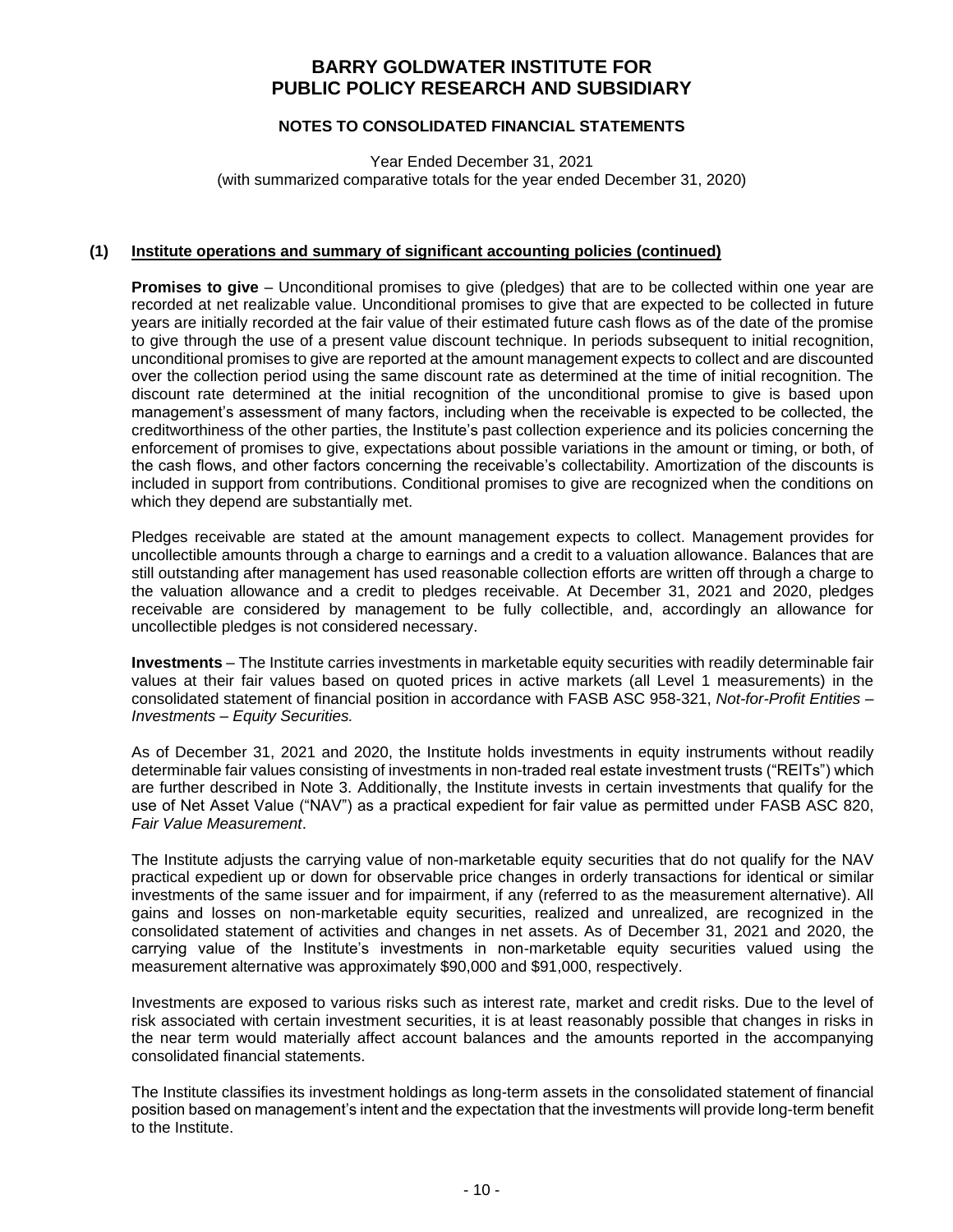### **NOTES TO CONSOLIDATED FINANCIAL STATEMENTS**

Year Ended December 31, 2021

(with summarized comparative totals for the year ended December 31, 2020)

### **(1) Institute operations and summary of significant accounting policies (continued)**

**Fair value measurements** – FASB ASC 820, *Fair Value Measurement*, establishes a common definition for fair value to be applied to accounting principles generally accepted in the United States of America requiring use of fair value, establishes a framework for measuring fair value, and expands disclosures about such fair value measurements. FASB ASC 820 also establishes a hierarchy for ranking the quality and reliability of the information used to determine fair values. FASB ASC 820 also requires that assets and liabilities carried at fair value be classified and disclosed in one of the following three categories:

- Level 1: Unadjusted quoted market prices in active markets for identical assets or liabilities.
- Level 2: Unadjusted quoted prices in active markets for similar assets or liabilities, unadjusted quoted prices for identical or similar assets or liabilities in markets that are not active, or inputs other than quoted prices that are observable for the asset or liability.
- Level 3: Unobservable inputs for the asset or liability.

Investments valued using NAV as a practical expedient are excluded from the fair value measurements leveling table in accordance with FASB ASC 820.

**Property and equipment and related depreciation and amortization** – Purchased property and equipment is valued at cost, and donated property and equipment is recorded at fair value at the date of gift to the Institute. Maintenance and repairs are charged to operations when incurred. Betterments and renewals in excess of \$1,000 are capitalized. When property and equipment are sold or otherwise disposed of, the asset account and related accumulated depreciation or amortization account are relieved, and any gain or loss is included in operations. Depreciation and amortization of property and equipment is computed on a straightline basis over the following estimated useful lives:

| Buildings and improvements | 39 vears     |
|----------------------------|--------------|
| Furniture and equipment    | 3 - 15 vears |

**Impairment of long-lived assets** – The Institute accounts for long-lived assets in accordance with the provisions of FASB ASC 360, *Property, Plant, and Equipment*. FASB ASC 360 requires that long-lived assets be reviewed for impairment whenever events or changes in circumstances indicate that the carrying amount of an asset may not be recoverable. Recoverability of assets to be held and used is measured by a comparison of the carrying amount of an asset to future undiscounted net cash flows expected to be generated by the asset. If such assets are considered to be impaired, the impairment to be recognized is measured by the amount by which the carrying amount of the assets exceeds the fair value of the assets. Assets to be disposed of are reported at the lower of the carrying amount or fair value less costs to sell. No impairment charges were recorded for the years ended December 31, 2021 and 2020.

**Property held for sale** – In April 2019, the Institute entered into a purchase and sale agreement for the land available for sale for \$900,000. The buyer failed to close under the agreement and the Institute cancelled escrow in 2020. In December 2020, the Institute entered in a purchase and sale agreement for the land available for sale with a new buyer for \$1,254,000. The Institute closed the sale on January 12, 2022 for the full amount.

**Functional expenses** – Expenses are charged to program services, management and general, and fundraising categories based on direct expenditures incurred. The expenses that are allocated include building expense, telephone, office supplies and expenses, equipment lease and technology, which are allocated on a full time equivalent basis, as well as salaries and benefits, which are allocated on the basis of estimates of time and effort.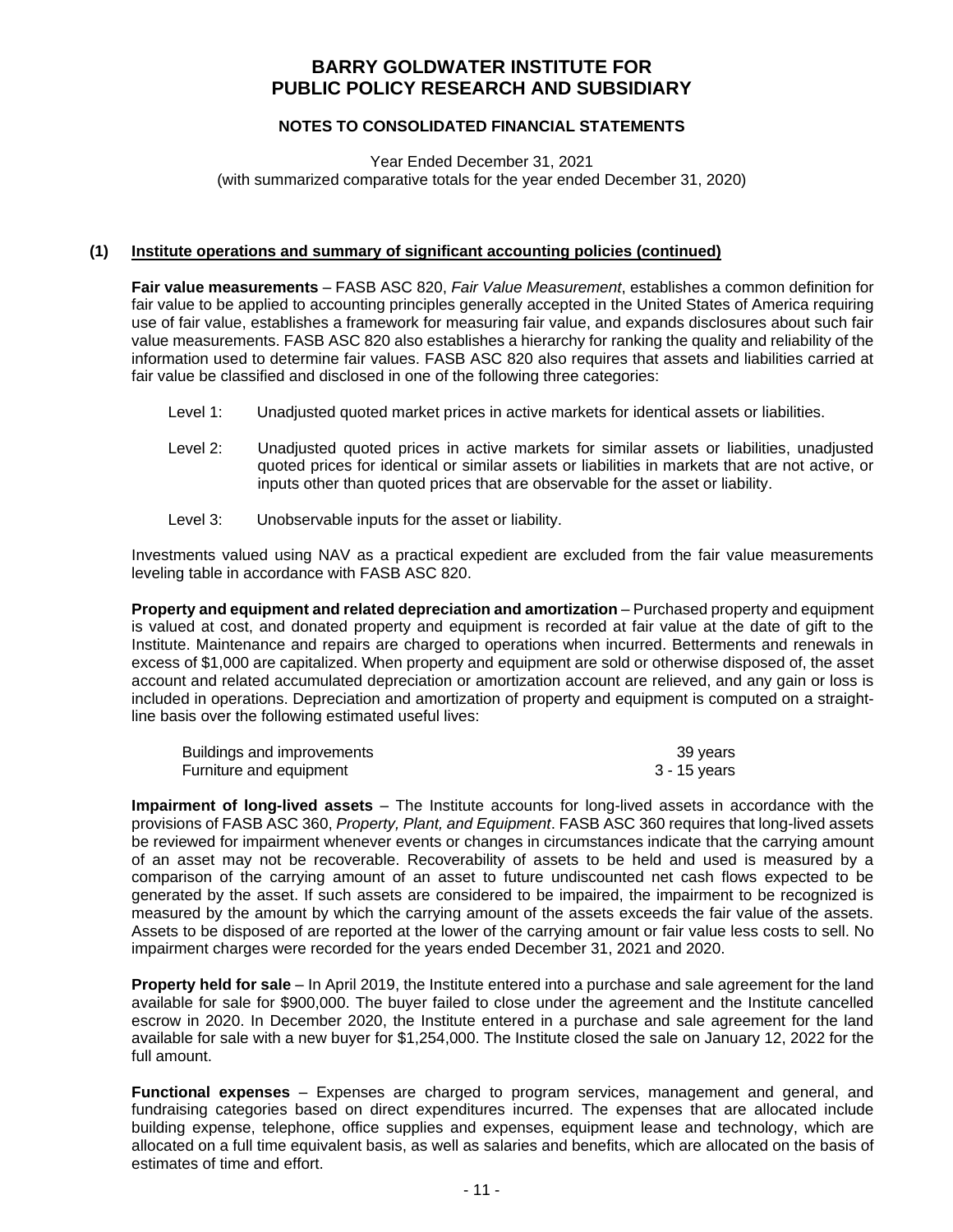### **NOTES TO CONSOLIDATED FINANCIAL STATEMENTS**

Year Ended December 31, 2021 (with summarized comparative totals for the year ended December 31, 2020)

#### **(1) Institute operations and summary of significant accounting policies (continued)**

**Advertising expense** – Advertising costs are charged to operations when incurred. Advertising expense charged to operations was \$32,407 and \$20,588 for 2021 and 2020, respectively.

**Deferred financing costs** – Deferred financing costs represent commitment fees, legal fees, and other thirdparty costs associated with obtaining financing. Costs are being amortized using the straight-line method, which approximates the effective interest method over the respective life of the related debt obligation. Deferred financing costs are presented on the accompanying consolidated statement of financial position as a direct reduction to the note payable.

**Income tax status** – The Institute qualifies as a tax-exempt organization under Section 501(c)(3) of the Internal Revenue Code and, accordingly, there is no provision for income taxes. Income determined to be unrelated business taxable income would be taxable. *Goldwater Institute Holding Company, LLC* is a disregarded entity for income tax purposes.

The Institute evaluates their uncertain tax positions, if any, on a continual basis through review of their policies and procedures, review of their regular tax filings, and discussions with outside experts. At December 31, 2021 and 2020, management believes the Institute does not have any uncertain tax positions. The Institute's federal Returns of Organization Exempt from Income Tax (Form 990) for 2018, 2019 and 2020 are subject to examination by the IRS, generally for the three years after they were filed. The return for the year ended December 31, 2021 has not yet been filed as of the date of this report.

**Recent accounting pronouncements –** In February 2016, the FASB issued ASU No. 2016-02, *Leases (Topic 842)* which requires that a lease liability and related right-of-use-asset representing the lessee's right to use or control the asset be recorded on the balance sheet upon the commencement of all leases except for short-term leases. Leases will be classified as either finance leases or operating leases, which are substantially similar to the classification criteria for distinguishing between capital leases and operating in existing lease accounting guidance. In June 2020, the FASB issued FASB ASU No. 2020-05*, Revenue from Contracts with Customers (Topic 606) and Leases (Topic 842)*, which allows certain entities to elect to defer the effective date of the provisions of FASB ASU No. 2016-02. These entities may elect to adopt the lease guidance for fiscal years beginning after December 15, 2021. The Institute does not expect the adoption of this standard to have a material impact on the consolidated financial statements.

In September 2020, the FASB issued ASU No. 2020-07, *Presentation and Disclosures by Not-for-Profit Entities for Contributed Nonfinancial Assets*. ASU 2020-07 requires that gifts-in-kind to be presented as a separate line item on the consolidated statement of activities and changes in net assets. Additionally, giftsin-kind are to be disaggregated into categories based on the type of gift received, with the following disclosures made for each category:

- Qualitative information about whether the contributed nonfinancial assets were either monetized or utilized during the reporting period. If utilized, the entity will be required to disclose a description of the programs or other activities in which those assets were used.
- The entity's policy (if any) about monetizing rather than utilizing contributed nonfinancial assets.
- A description of any donor-imposed restrictions associated with the contributed nonfinancial assets.
- A description of the valuation techniques and inputs used to arrive at a fair value measure, in accordance with the requirements in *Topic 820, [Fair Value Measurement,](https://asc.fasb.org/imageRoot/81/118196181.pdf)* at initial recognition.
- The principal market (or most advantageous market) used to arrive at a fair value measure if it is a market in which the recipient entity is prohibited by a donor-imposed restriction from selling or using the contributed nonfinancial assets.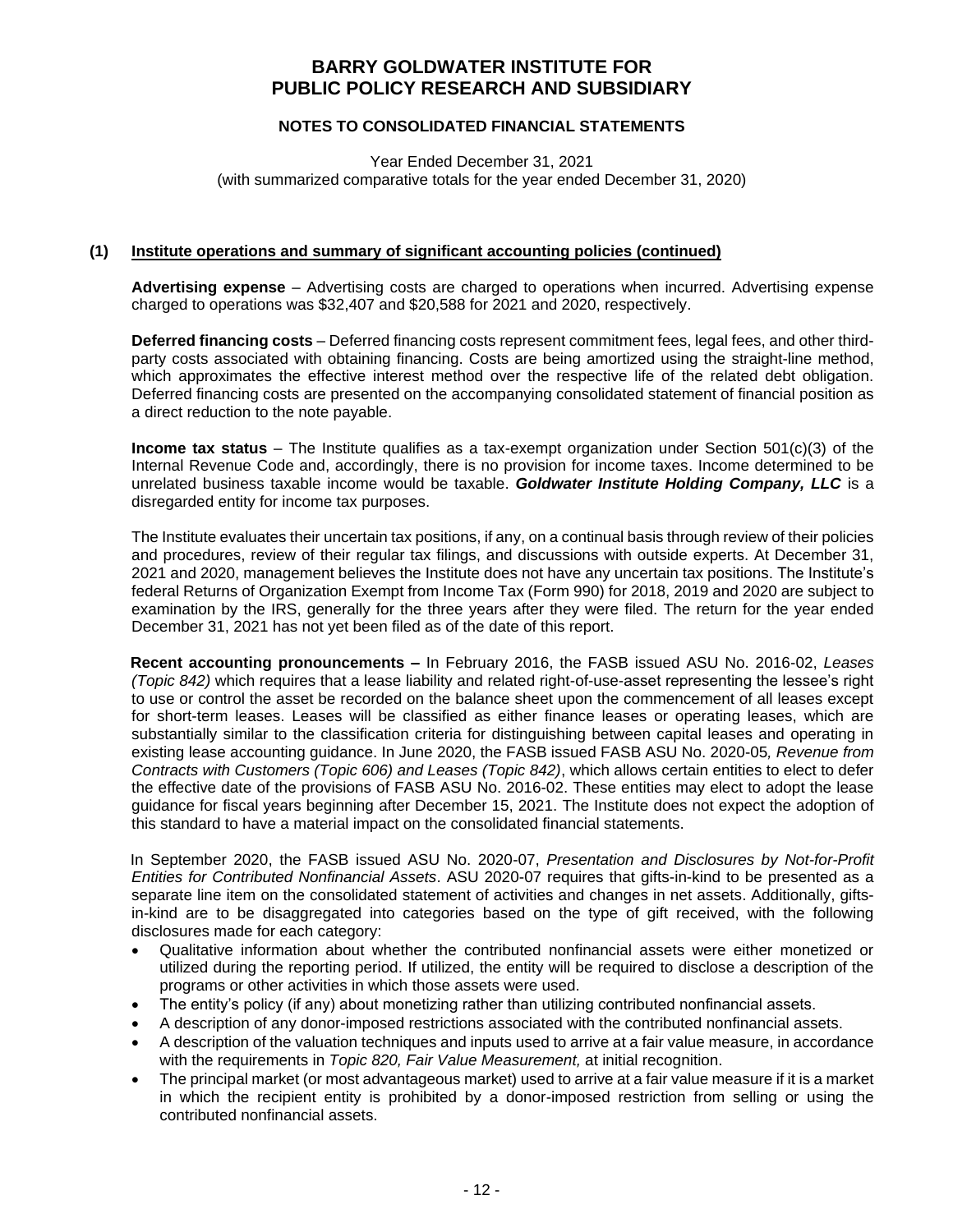### **NOTES TO CONSOLIDATED FINANCIAL STATEMENTS**

Year Ended December 31, 2021

(with summarized comparative totals for the year ended December 31, 2020)

### **(1) Institute operations and summary of significant accounting policies (continued)**

ASU 2020-07 is required to be adopted for annual reporting periods beginning after June 15, 2021 and shall be applied retrospectively to all periods presented. The Institute is evaluating the impact that this ASU will have on the consolidated financial statements.

**Subsequent events** - The Institute has evaluated subsequent events through May 25, 2022, which is the date the consolidated financial statements were available to be issued.

### **(2) Pledges receivable**

Pledges receivable consist of the following at December 31:

|                                  | 2021          | 2020          |
|----------------------------------|---------------|---------------|
| Unconditional promises to give:  |               |               |
| Receivable in less than one year | \$<br>177,295 | \$<br>958,799 |
| Receivable in two to five years  | 100,000       | 25,000        |
| Total pledges receivable         | 277,295       | 983,799       |
| Discount to net present value    | (9, 297)      | (5,898)       |
| Net pledges receivable           | 267,998       | 977,901       |
| Current portion                  | (177, 295)    | (958,799)     |
| Noncurrent portion               | \$<br>90,703  | 19,102        |

The estimated future cash flows for pledges receivable are discounted over the collection period using a discount rate of 5%.

As of December 31, 2021, there were no pledges due from board members. As of December 31, 2020, \$100,000 of pledges receivable was due from a board member. Board members represented approximately 6% and 10% of contributions for the years ended December 31, 2021 and 2020, respectively.

### **(3) Investments**

Investments consist of the following at December 31:

|                                                     | 2021          |   | 2020      |
|-----------------------------------------------------|---------------|---|-----------|
| Common stocks                                       | \$<br>830,231 | S | 757,990   |
| Real estate investment trusts (not publicly traded) | 89,744        |   | 91,355    |
| U.S. equity exchange traded funds                   | 1,536,349     |   | 926,032   |
| Business development company funds                  | 41,293        |   | 38,236    |
| U.S. fixed income funds                             | 41.891        |   | 42,623    |
| Money market funds                                  | 3,903,507     |   | 3,857,700 |
| Other exchange traded funds                         | 39,309        |   | 34,825    |
| <b>Total investments</b>                            | 6,482,324     |   | 5,748,761 |

The Institute's investments in real estate investment trusts that are not publicly-traded are subject to redemption restrictions. In order for the Institute to redeem its investments in these real estate investment trusts at a value at least equal to cost, the Institute would be required to hold the investment for a minimum of four years unless the trusts are subject to a public offering or a price per share unrelated to the original offering price is established. The primary investment objectives of the trusts are to preserve and return capital contributions of investors and to provide investors with attractive and stable cash distributions.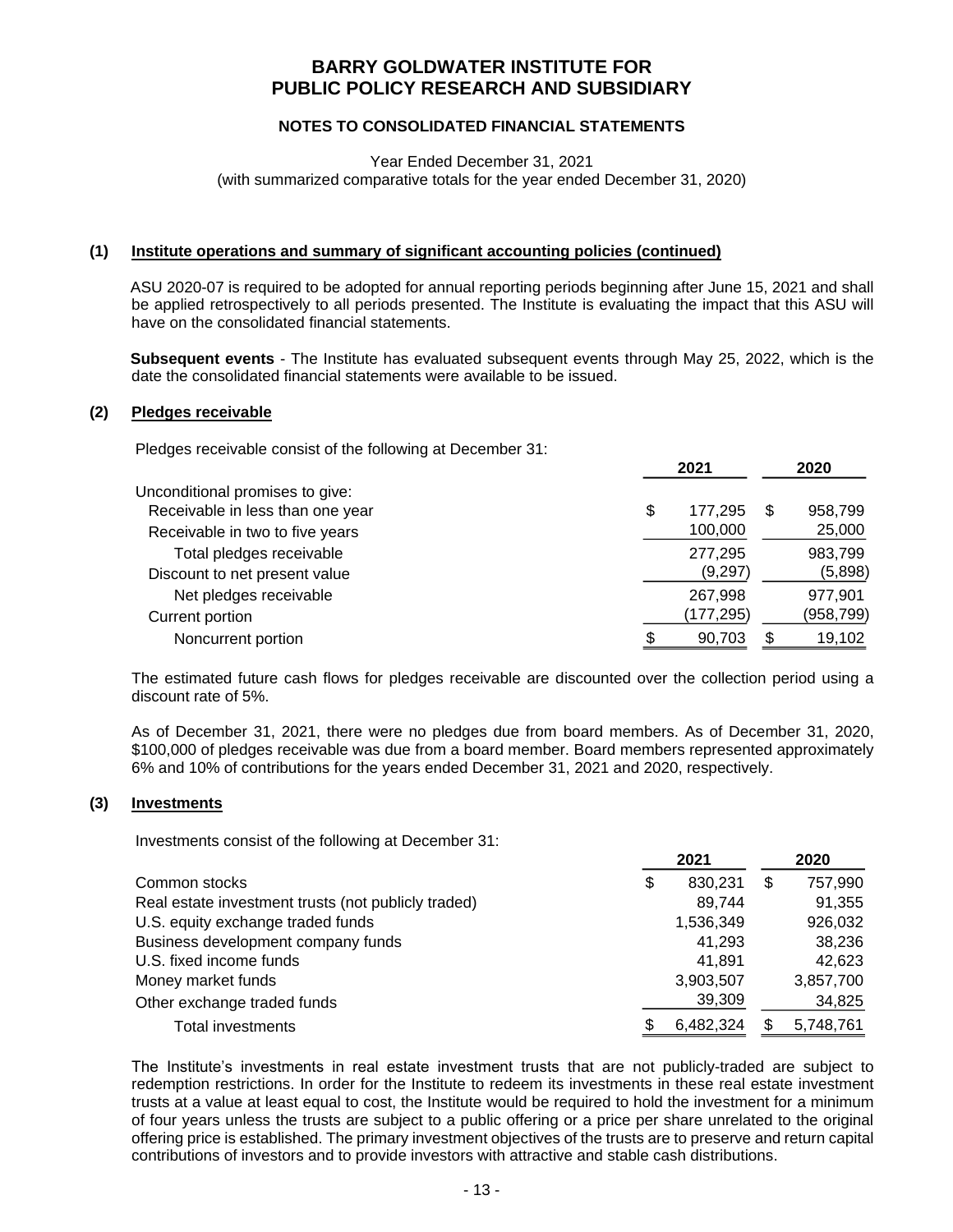### **NOTES TO CONSOLIDATED FINANCIAL STATEMENTS**

Year Ended December 31, 2021

(with summarized comparative totals for the year ended December 31, 2020)

#### **(4) Property and equipment**

Property and equipment consist of the following at December 31:

|                                           | 2021          | 2020        |
|-------------------------------------------|---------------|-------------|
| Cost and donated value:                   |               |             |
| Land                                      | \$<br>189.322 | 189,322     |
| <b>Buildings and improvements</b>         | 2,401,547     | 2,401,547   |
| Furniture and equipment                   | 1,364,840     | 1,351,340   |
| Total cost and donated value              | 3,955,709     | 3,942,209   |
| Accumulated depreciation and amortization | (2,609,669)   | (2,513,822) |
| Property and equipment, net               | 1,346,040     | 1,428,387   |

Depreciation and amortization expense charged to operations was \$95,847 and \$112,646, respectively, for the years ended December 31, 2021 and 2020.

#### **(5) Split interest agreement**

In February 2017, the Institute entered into a charitable gift annuity agreement with an annuitant. The annuitant contributed \$100,000 which was invested in marketable securities that are included in investments on the accompanying consolidated statement of financial position and are carried at fair value. Contribution revenues are recognized at the date the annuity is established after recording liabilities for the present value of the estimated future payments to be made to the donor and/or other beneficiaries. Present values are calculated using discount rates that reflect the fair value as determined at the time the annuity is established. On an annual basis, the Institute revalues the liability based on applicable mortality tables and a discount rate of 2.0%. The present value of the estimated annuity payments associated with the charitable gift annuity was \$35,867 and \$39,726 at December 31, 2021 and 2020, respectively.

#### **(6) Note payable**

Note payable consists of a \$600,000 note, with Holding Company as the borrower and with the Institute as the guarantor. The note payable bears interest at 3.70% and is subject to an interest rate reset scheduled for November 2022 when the interest rate will be reset to a 3-year U.S. treasury rate plus a margin of 2.00%. The note is payable in monthly installments of \$3,558, which includes principal and interest. The note payable matures in November 2028 at which time a final payment of all unpaid principal and interest is due. The note payable is subject to a prepayment penalty if more than \$100,000 is repaid in either of the first three years of the note payable, as further defined in the promissory note. The note payable is subject to certain nonfinancial covenants and is collateralized by real property of the Institute. The lender requires a minimum balance of cash on deposit of \$400,000.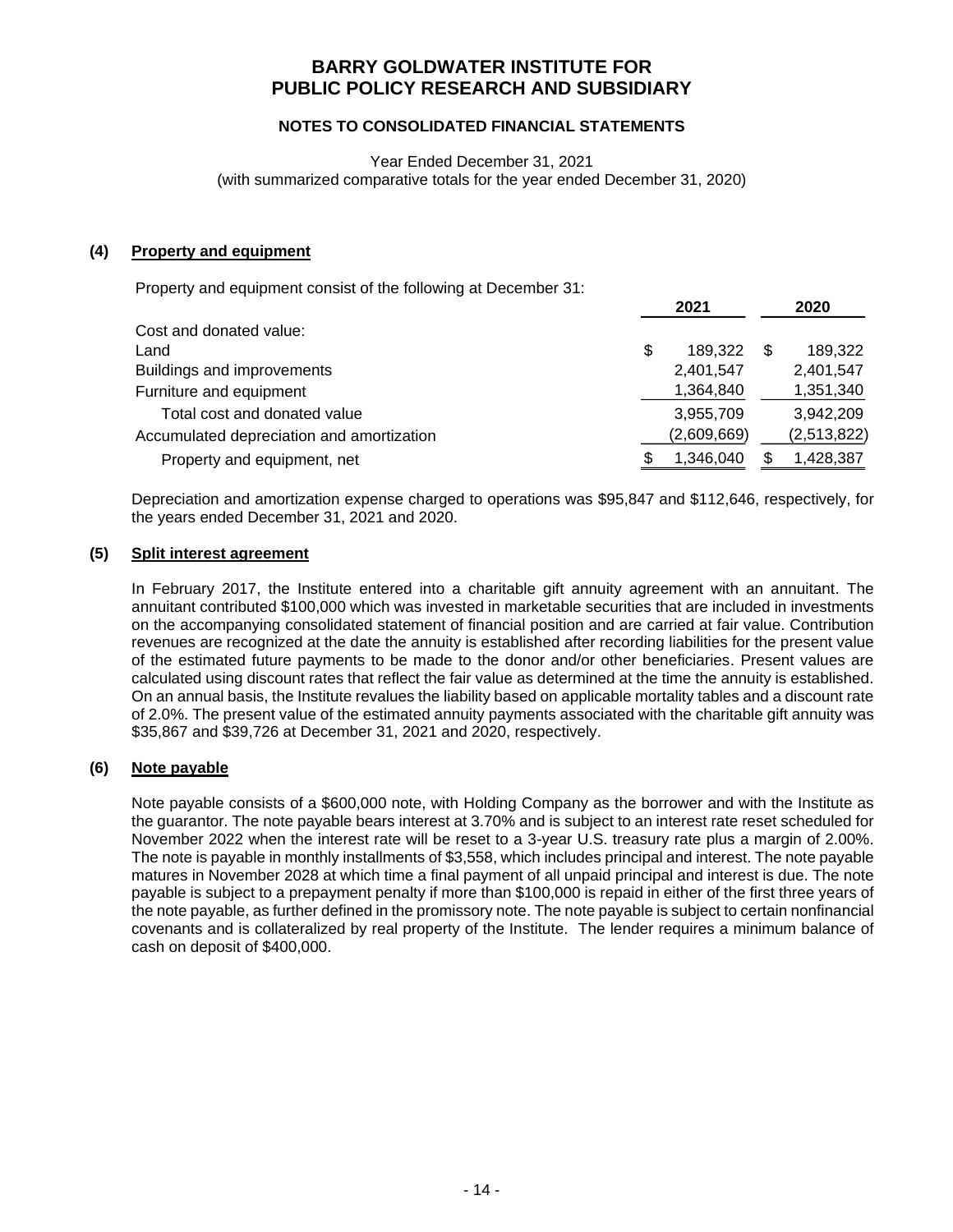### **NOTES TO CONSOLIDATED FINANCIAL STATEMENTS**

Year Ended December 31, 2021

(with summarized comparative totals for the year ended December 31, 2020)

### **(6) Note payable (continued)**

The annual maturities of the note payable are as follows:

| <b>Years Ending December 31,</b>          |               |
|-------------------------------------------|---------------|
| 2022                                      | 22,211        |
| 2023                                      | 23,059        |
| 2024                                      | 23,886        |
| 2025                                      | 24.851        |
| Thereafter                                | 462,342       |
| Total annual maturities                   | 556,349       |
| Less unamortized deferred financing costs | (6,328)       |
| Note payable, net                         | 550,021       |
| Less current maturities, net              | (22, 211)     |
| Note payable, long-term, net              | \$<br>527,810 |

The note payable was fully repaid and terminated in March 2022 with an associated prepayment penalty of approximately \$4,000.

# **(7) Net assets with donor restrictions**

| Net assets with donor restriction consist of: | 2021 |           |      | 2020      |  |
|-----------------------------------------------|------|-----------|------|-----------|--|
|                                               |      |           |      |           |  |
| Free speech                                   | \$   | 5,896     | - \$ | 28,600    |  |
| <b>AZ School District</b>                     |      | 50,000    |      |           |  |
| Education                                     |      | 275,000   |      | 62,970    |  |
| Donor Privacy                                 |      |           |      | 20,319    |  |
| Endowments held in perpetuity                 |      | 915,185   |      | 915,185   |  |
| Proposition 208                               |      |           |      | 84,075    |  |
| Reagan fellows                                |      | 110.168   |      | 65,028    |  |
| Pledges restricted by time only               |      | 49,152    |      | 295,900   |  |
| Constitutional litigation center              |      | 615,768   |      | 370,071   |  |
| <b>General Programs</b>                       |      |           |      | 632,000   |  |
| Unions                                        |      | 101,136   |      | 101,459   |  |
| <b>CRT &amp; Academic Transparency</b>        |      | 254.318   |      | 89,678    |  |
| Other                                         |      | 60,640    |      | 17,679    |  |
| Total net assets with donor restriction       |      | 2,437,263 | S    | 2,682,964 |  |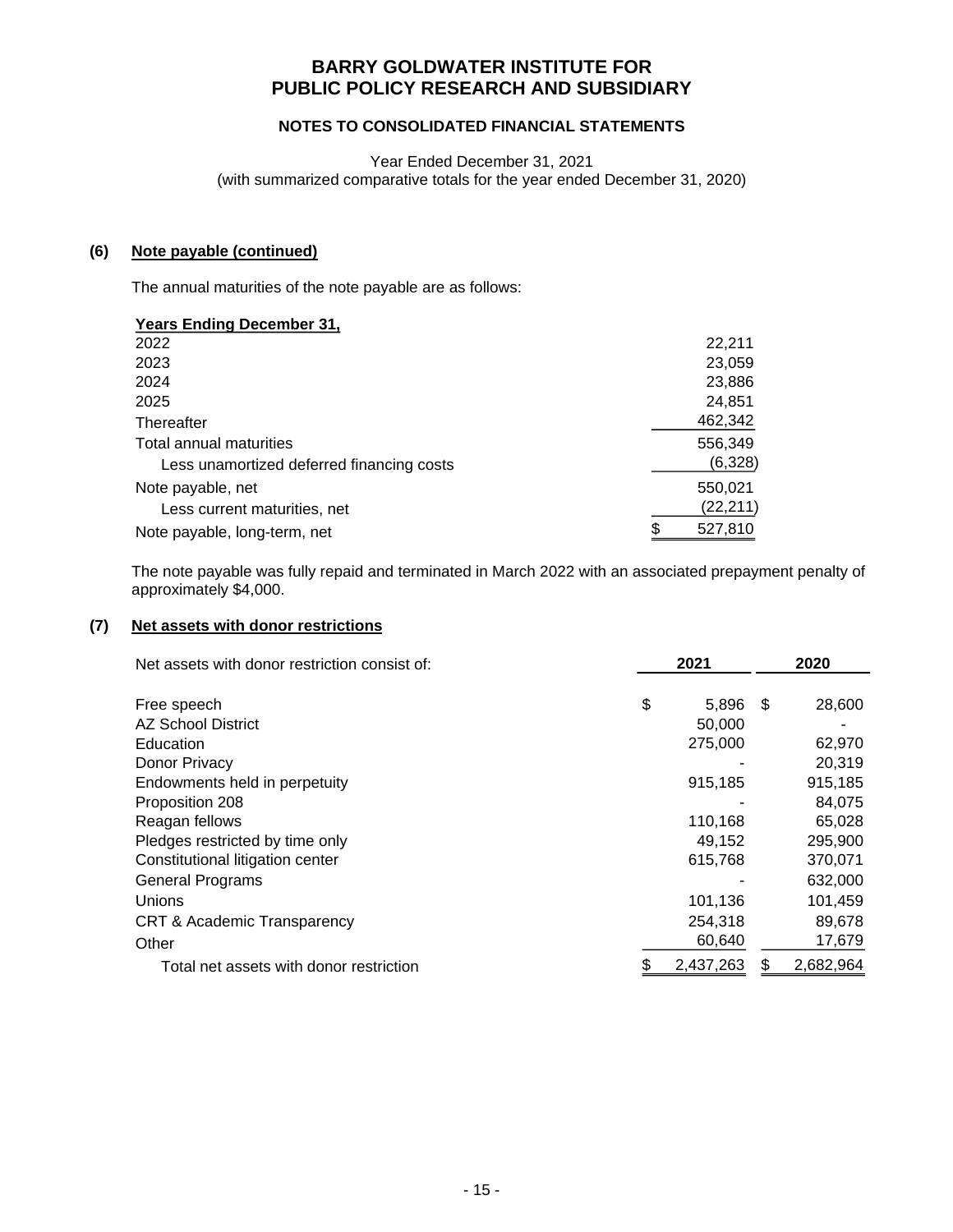### **NOTES TO CONSOLIDATED FINANCIAL STATEMENTS**

Year Ended December 31, 2021

(with summarized comparative totals for the year ended December 31, 2020)

### **(7) Net assets with donor restrictions (continued)**

Net assets released from restriction consist of the following for the year ended December 31, 2021:

| Free Speech                                    | \$<br>22,703 |
|------------------------------------------------|--------------|
| Proposition 208                                | 84,075       |
| Education                                      | 62,970       |
| Donor Privacy                                  | 20,319       |
| General Program                                | 632,000      |
| Pledges restricted by time only                | 298,043      |
| Unions                                         | 101,459      |
| Van Sittert Center for Constitutional Advocacy | 89,678       |
| Policy and litigation                          | 38,557       |
| Other                                          | 7,291        |
| Total net assets released from restriction     | 1,357,095    |

#### **(8) Fair value measurements**

The following table summarizes the valuation of the Institute's assets and liabilities subject to fair value measurement other than at initial recognition by the FASB ASC 820 categories as of December 31, 2021:

|                                   | Level 1 |           | Level 2 |   | Level 3 |  | Total |           |
|-----------------------------------|---------|-----------|---------|---|---------|--|-------|-----------|
|                                   |         |           |         |   |         |  |       |           |
| Common stocks                     | \$      | 830,231   | \$      |   | \$      |  | S     | 830,231   |
| U.S. equity exchange traded funds |         | 1,536,349 |         |   |         |  |       | 1,536,349 |
| U.S. fixed income funds           |         | 41,891    |         |   |         |  |       | 41,891    |
| Money market funds                |         | 3,903,507 |         | - |         |  |       | 3,903,507 |
| Other exchange traded funds       |         | 39,309    |         | ۰ |         |  |       | 39,309    |
|                                   |         | 6,351,287 | \$      |   |         |  |       | 6,351,287 |

The following table summarizes the valuation of the Institute's assets and liabilities subject to fair value measurement other than at initial recognition by the above categories as of December 31, 2020:

|                                   | Level 1       |      | Level 2 |   | Level 3 |     | Total     |  |
|-----------------------------------|---------------|------|---------|---|---------|-----|-----------|--|
| Common stocks                     | \$<br>757,990 | - \$ | ۰       | S | ٠       | \$. | 757,990   |  |
| U.S. equity exchange traded funds | 926,032       |      |         |   |         |     | 926,032   |  |
| U.S. fixed income funds           | 42,623        |      | ۰       |   |         |     | 42,623    |  |
| Money market funds                | 3,857,700     |      | ۰       |   |         |     | 3,857,700 |  |
| Other exchange traded funds       | 34,825        |      | ۰       |   |         |     | 34,825    |  |
|                                   | 5,619,170     |      | ۰       |   | ۰       |     | 5,619,170 |  |

The Level 1 assets above were valued utilizing quoted market prices. The Institute currently has no other assets and liabilities subject to fair value measurement other than at initial recognition.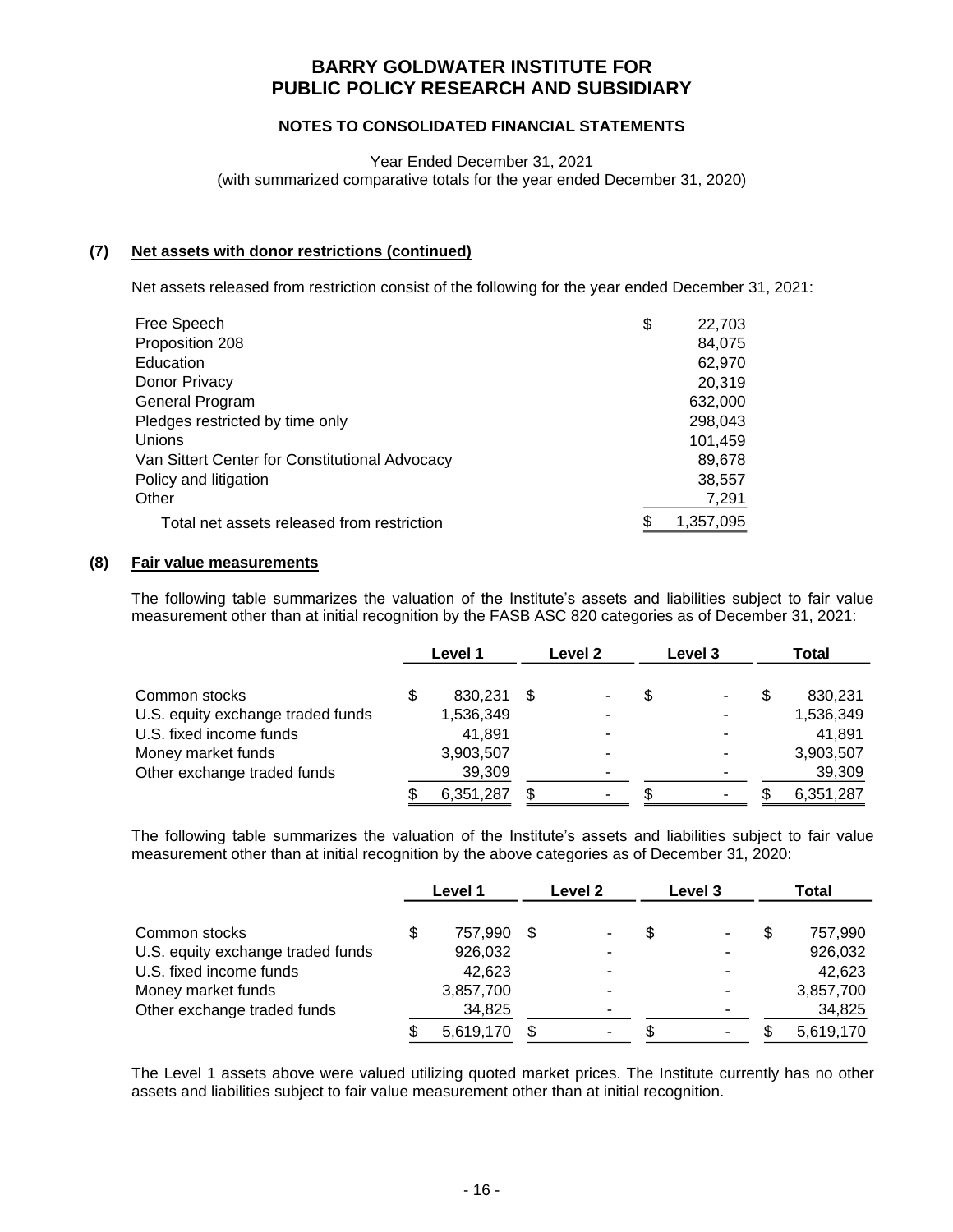### **NOTES TO CONSOLIDATED FINANCIAL STATEMENTS**

Year Ended December 31, 2021

(with summarized comparative totals for the year ended December 31, 2020)

#### **(8) Fair value measurements (continued)**

As disclosed in Note 1, the Institute measures its investments in non-marketable REITs at carrying value, less impairment, and adjusted for observable price changes in orderly transactions. During the year ended December 31, 2021, the Institute recognized unrealized losses of \$1,612 in the carrying value of its nonmarketable REIT investments resulting from an increase in the published per share value of the REITs above the Institute's carrying value. The unrealized gain is recognized as a nonrecurring level three fair value measurement. The unrealized gain has been recorded by the Institute in realized and unrealized gains (losses) in the accompanying consolidated statement of activities and changes in net assets.

In accordance with FASB ASC 820, the Institute is required to disclose the nature and risks of the investments reported at NAV.

The following table summarizes the nature and risk of these investments as of December 31, 2021 and 2020:

|                                               | <b>Fair Value</b><br>2021 |     | <b>Fair Value</b><br>2020 |      | <b>Unfunded</b><br><b>Commitments</b> | <b>Redemption</b><br>Frequency | <b>Redemption</b><br><b>Notice Period</b> |
|-----------------------------------------------|---------------------------|-----|---------------------------|------|---------------------------------------|--------------------------------|-------------------------------------------|
| Business development<br>company fund 1        | 30.298                    | -\$ | 28.263                    | - \$ | $\blacksquare$                        | n/a                            | n/a                                       |
| <b>Business development</b><br>company fund 2 | 10,995                    |     | 9,973                     |      |                                       | n/a                            | n/a                                       |
| Total                                         | 41,293                    |     | 38,236                    | S.   | $\,$                                  |                                |                                           |

**Business development company fund 1** – This fund is a business development company fund that makes investments in a diversified portfolio of established middle market private companies. The fund's target investments are loans that are potentially secured by company assets. The fair values of the investments in this category have been estimated using the net asset value per share of the underlying investments. Although common unit holders will not have the right to redeem their units, at its discretion the Board of Trustees of the fund intends to make quarterly tender offers for its common units at the net asset value as of the applicable tender date.

**Business development company fund 2** – This fund is a business development company fund that primarily invests in senior debt, subordinated debt, structured products, and equity investments. The fair values of the investments in this fund have been estimated using the net asset value per share of the underlying investments. Although common unit holders will not have the right to redeem their units, at its discretion the Board of Trustees of the fund intends to make quarterly tender offers for its common units at the net asset value as of the applicable tender date.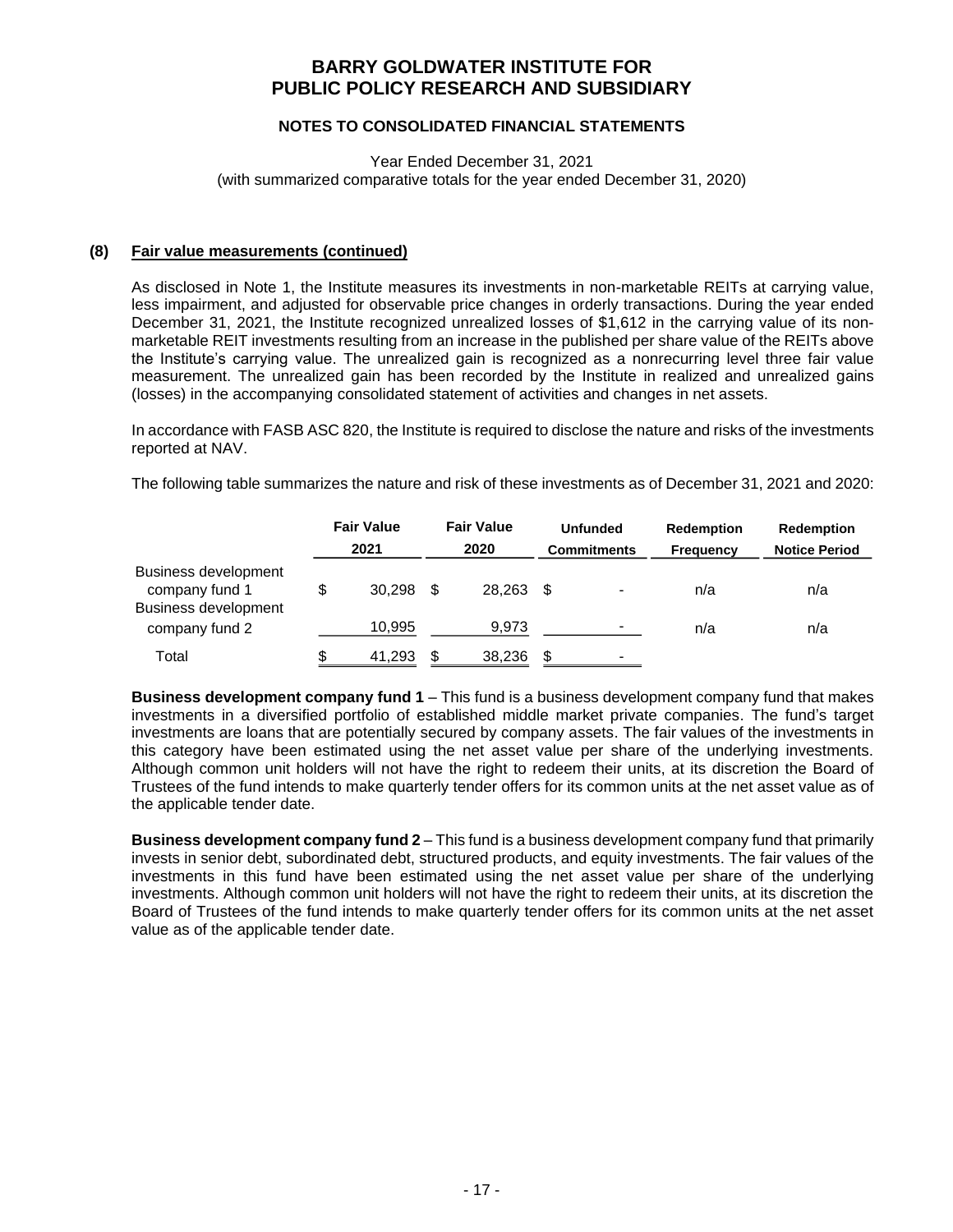### **NOTES TO CONSOLIDATED FINANCIAL STATEMENTS**

Year Ended December 31, 2021

(with summarized comparative totals for the year ended December 31, 2020)

#### **(9) Endowments**

The Institute's endowments consist of the following individual funds held in perpetuity:

|                                                  | 2021          | 2020          |
|--------------------------------------------------|---------------|---------------|
| Duncan Endowment                                 | \$<br>700.000 | \$<br>700,000 |
| <b>McClelland Fellowship</b>                     | 100,330       | 100,330       |
| Norton Fellowship                                | 64,025        | 64,025        |
| <b>Goldberg Endowment</b>                        | 50,830        | 50,830        |
| Total endowment funds held in perpetuity         | 915,185       | 915,185       |
| Accumulated earning subject to spending policies | 603,296       | 351,942       |
| Total endowment funds                            | 1.518.481     | ,267,127      |

The earnings from the Duncan endowment are restricted to support the constitutional litigation center. The earnings from the McClelland and Norton endowments are restricted to support Reagan fellows. The earnings from the Goldberg endowment are not restricted for a specific purpose.

The Institute's endowments include only donor-restricted endowment funds. As required by GAAP, net assets associated with endowment funds, are classified and reported based on the existence or absence of donor imposed restrictions.

In September 2008, the State of Arizona enacted ARS§10-11801 et seq Management of Charitable Funds Act ("MCFA"). The Board of Directors of the Institute has interpreted MCFA as requiring the preservation of the fair value of the original gift as of the gift date of the donor-restricted endowment funds absent explicit donor stipulations to the contrary. As a result of this interpretation, the Institute classifies as net assets restricted in perpetuity (a) the original value of gifts donated to the perpetual endowment, (b) the original value of subsequent gifts to the perpetual endowment, and (c) accumulations to the perpetual endowment made in accordance with the direction of the applicable donor gift instrument at the time the accumulation is added to the fund. The remaining portion of the donor-restricted endowment fund that is not classified as net assets restricted in perpetuity is classified as net assets subject to purpose or time restrictions based upon the presence or absence of direction from the donor and are appropriated for expenditure by the Institute in a manner consistent with the standard of prudence prescribed by MCFA. In accordance with MCFA, the Institute considers the following factors in making a determination to appropriate or accumulate donorrestricted endowment funds:

- (1) The duration and preservation of the fund
- (2) The purposes of the Institute and the donor-restricted endowment fund
- (3) General economic conditions
- (4) The possible effect of inflation and deflation
- (5) The expected total return from income and the appreciation of investments
- (6) Other resources of the Institute
- (7) The investment policies of the Institute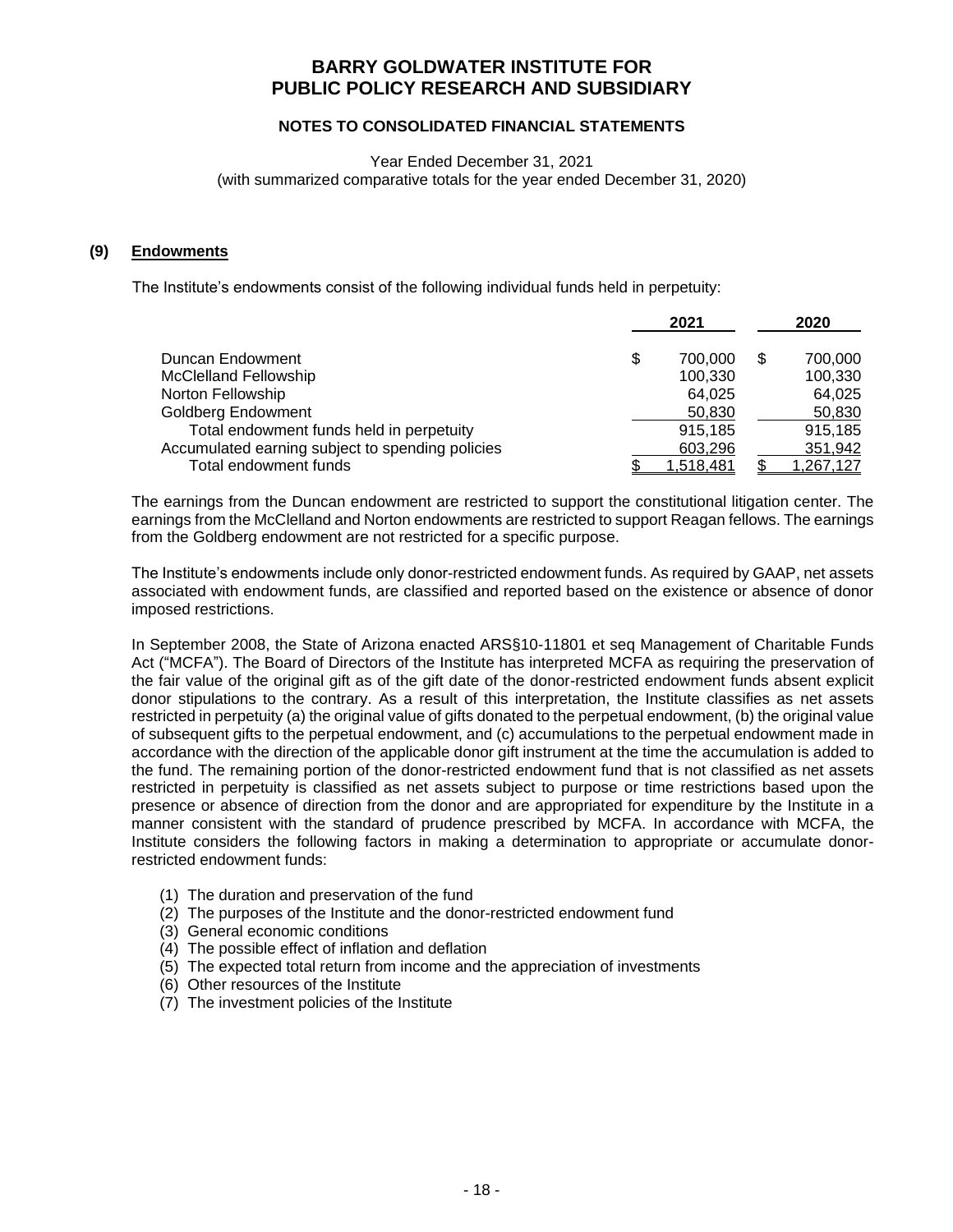### **NOTES TO CONSOLIDATED FINANCIAL STATEMENTS**

Year Ended December 31, 2021

(with summarized comparative totals for the year ended December 31, 2020)

### **(9) Endowments (continued)**

The changes in endowment net assets for the year ended December 31, 2021 are as follows:

|                               | <b>Without donor</b><br>restrictions |  |  | <b>With donor</b><br><b>Restrictions</b> | Total |           |  |
|-------------------------------|--------------------------------------|--|--|------------------------------------------|-------|-----------|--|
| Endowment net assets,         |                                      |  |  |                                          |       |           |  |
| January 1, 2021               | \$                                   |  |  | 1,267,127 \$                             |       | 1,267,127 |  |
| Investment Return:            |                                      |  |  |                                          |       |           |  |
| Interest and dividends        |                                      |  |  | 23.598                                   |       | 23.598    |  |
| Realized and unrealized gains |                                      |  |  | 227,756                                  |       | 227,756   |  |
| Endowment net assets,         |                                      |  |  |                                          |       |           |  |
| December 31, 2021             | \$                                   |  |  | 1,518,481                                |       | 1,518,481 |  |

The changes in endowment net assets for the year ended December 31, 2020 are as follows:

|                                | <b>Without donor</b><br>restrictions |  |     | <b>With donor</b><br><b>Restrictions</b> | Total |           |  |
|--------------------------------|--------------------------------------|--|-----|------------------------------------------|-------|-----------|--|
| Endowment net assets,          |                                      |  |     |                                          |       |           |  |
| January 1, 2020                | \$                                   |  | S   | 1,169,892                                | \$.   | 1,169,892 |  |
| Contributions                  |                                      |  |     |                                          |       |           |  |
| Investment Return:             |                                      |  |     |                                          |       |           |  |
| Interest and dividends         |                                      |  |     | 16.921                                   |       | 16,921    |  |
| Realized and unrealized losses |                                      |  |     | 80,314                                   |       | 80,314    |  |
| Endowment net assets,          |                                      |  |     |                                          |       |           |  |
| December 31, 2020              | \$.                                  |  | \$. | 1,267,127                                | \$.   | 1,267,127 |  |

The Institute has adopted investment and spending policies to support current operations through a total return investment strategy and a spending policy to maintain, and ideally increase, the purchasing power of the endowment, without putting the principal value of these funds at prudent risk. Endowment assets include those assets of donor-restricted funds that the Institute must hold in perpetuity. Under this policy, as approved by the Board of Directors, the endowment assets are invested in a manner that is intended to produce sufficient liquidity to meet distribution requirements, earn a total return of 3% in excess of inflation as measured by the Consumer Price Index over a five-year time horizon, earn competitive returns relative to capital market measures, including broad market indices, as well as funds with similar objectives.

To satisfy its long-term rate-of-return objectives, the Institute relies on a total return strategy in which investment returns are achieved through both capital appreciation (realized and unrealized) and current yield (interest and dividends). The Institute targets a diversified asset allocation that places a greater emphasis on equity-based investments to achieve its long-term return objectives within prudent risk constraints.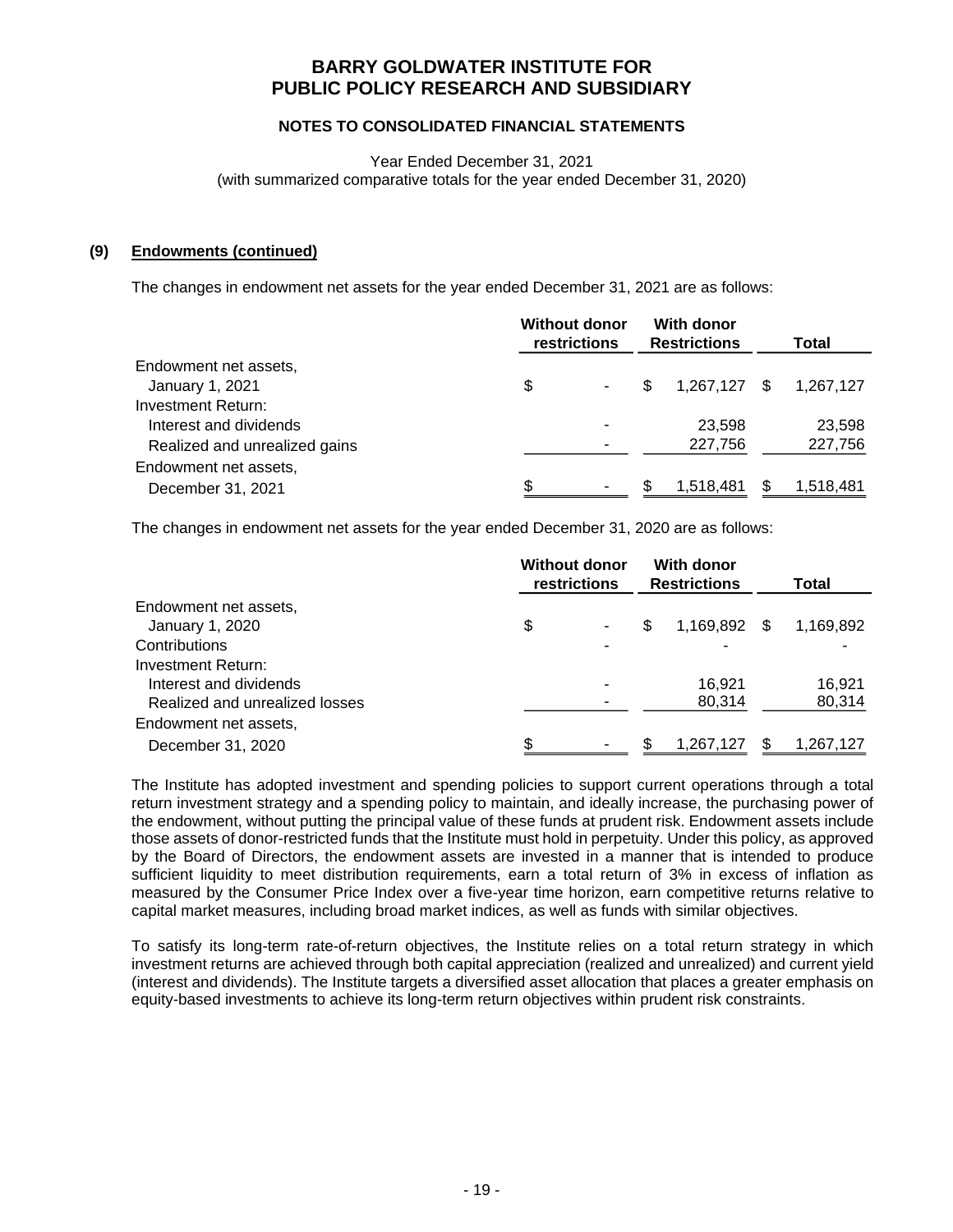### **NOTES TO CONSOLIDATED FINANCIAL STATEMENTS**

Year Ended December 31, 2021 (with summarized comparative totals for the year ended December 31, 2020)

#### **(9) Endowments (continued)**

The income and/or gains earned by endowment funds are considered revenue without donor restrictions and may be distributed to the Institute as general support revenue for its programs, unless otherwise restricted by the original donor's intent. On at least an annual basis the Executive Committee of the Board of Directors shall recommend to the Board of Directors an amount to be transferred from the unrestricted income and/or gain of the endowment funds to the general operating fund of the Institute. At no time shall the donor-restricted original contributions to the endowment funds be invaded.

As a matter of prudence, no distribution of income and/or gain shall decrease the total fair value of the endowment funds below the donor-restricted original contribution balance. The Executive Committee may distribute all income and/or gains earned by the endowment funds on an annual basis unless otherwise restricted by the original donor's intent.

#### **(10) Liquidity and availability of resources**

The Institute monitors its cash flows to ensure the fulfillment of all obligations. As part of the Institute's liquidity plan, excess cash is invested in short-term investments, primarily mutual funds, so as to have readily liquid investments available as needed. Investments may be drawn upon, if necessary, to meet unexpected liquidity needs or in the event of financial distress.

Financial assets available for general expenditure that is, without donor or other restrictions limiting their use, within one year of the balance sheet date are as follows:

| Cash and cash equivalents                                                             | S | 3,944,479   |
|---------------------------------------------------------------------------------------|---|-------------|
| Pledges receivable                                                                    |   | 267.998     |
| Investments                                                                           |   | 6,482,324   |
| Total financial assets                                                                |   | 10,694,801  |
| Less:                                                                                 |   |             |
| Financial assets with donor restrictions                                              |   | (2,346,560) |
| Investment subject to liquidity restrictions                                          |   | (131, 037)  |
| Required minimum cash deposits to secure the note payable                             |   | (400,000)   |
| Long-term portion of time restricted pledges, net                                     |   | (90, 703)   |
| Financial assets available to meet cash needs for general expenditure within one year |   | 7,726,501   |

#### **(11) Retirement plan**

As of January 1, 2009, the Institute implemented a 403(b) retirement plan. The plan is a non-safe harbor plan with the employer matching contributions subject to a 6 year graded vesting schedule. The amount of the Institute's match is discretionary and will be determined by the Institute on an annual basis. Contributions totaling \$44,234 and \$39,828 for the years ended December 31, 2021 and 2020, respectively, were made by the Institute, in addition to the elective deferrals made by employees.

#### **(12) Beneficial interest in trust**

In August 2021, the Institute was notified that it is a beneficiary of the Van Sittert Revocable Trust. The gift is restricted per the terms of the Statement of Intent that established the Logan and Barbara Van Sittert Center for Constitutional Advocacy.